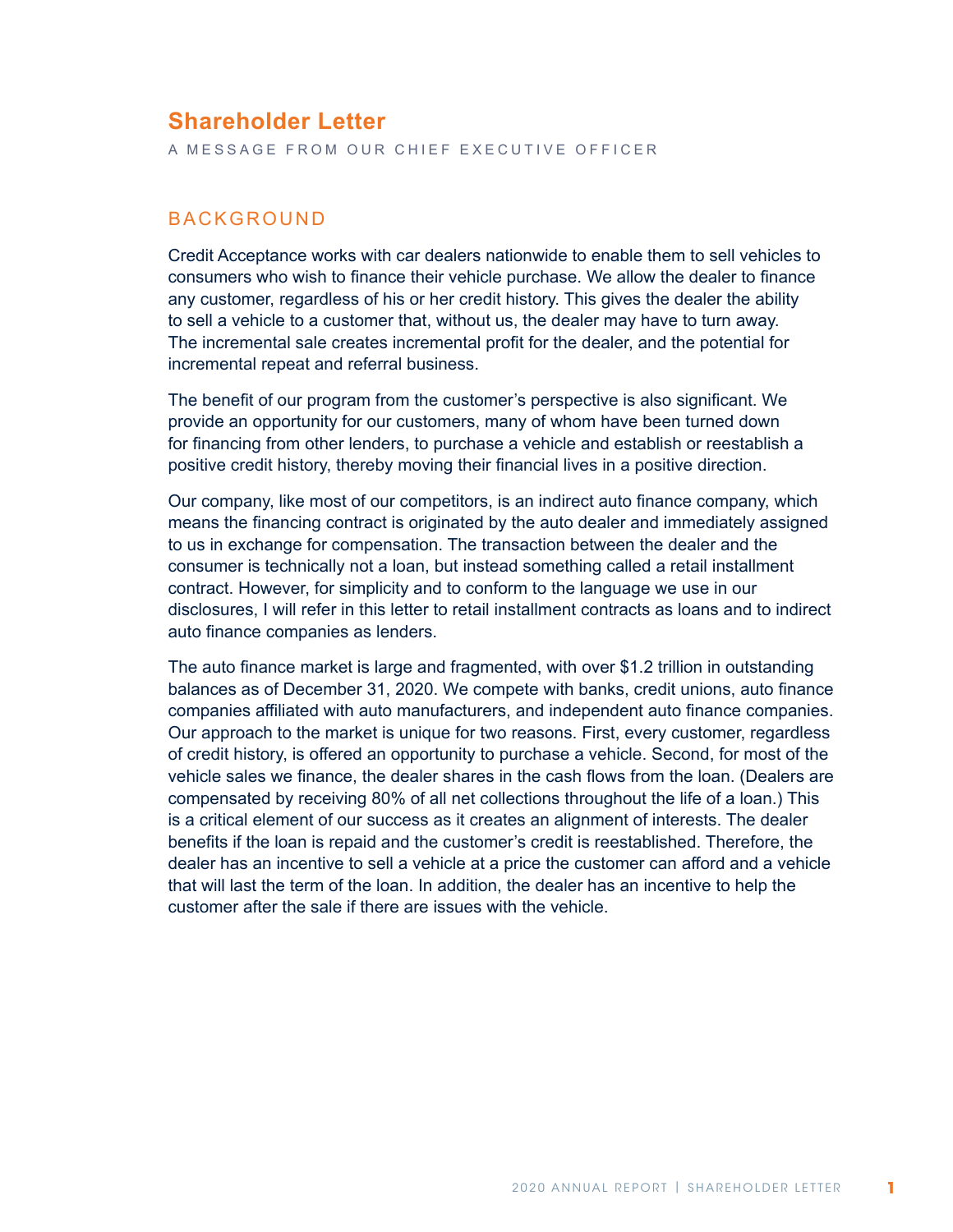## GAAP RESULTS

#### The table below summarizes our GAAP results for 1992–2020:

|                                           | <b>GAAP</b> net income<br>per share (diluted) | Year-to-year change in<br>GAAP net income per share | Return<br>on equity <sup>1</sup> |
|-------------------------------------------|-----------------------------------------------|-----------------------------------------------------|----------------------------------|
| 1992                                      | \$<br>0.20                                    |                                                     | 24.1%                            |
| 1993                                      | \$<br>0.29                                    | 45.0%                                               | 25.6%                            |
| 1994                                      | \$<br>0.49                                    | 69.0%                                               | 31.5%                            |
| 1995                                      | \$<br>0.68                                    | 38.8%                                               | 21.5%                            |
| 1996                                      | \$<br>0.89                                    | 30.9%                                               | 18.7%                            |
| 1997                                      | \$<br>0.03                                    | $-96.6%$                                            | 0.6%                             |
| 1998                                      | \$<br>0.53                                    | 1,666.7%                                            | 9.5%                             |
| 1999                                      | \$<br>(0.27)                                  | $-150.9%$                                           | $-3.9%$                          |
| 2000                                      | \$<br>0.51                                    |                                                     | 9.1%                             |
| 2001                                      | \$<br>0.57                                    | 11.8%                                               | 9.1%                             |
| 2002                                      | \$<br>0.69                                    | 21.1%                                               | 10.1%                            |
| 2003                                      | \$<br>0.57                                    | $-17.4%$                                            | 7.5%                             |
| 2004                                      | \$<br>1.40                                    | 145.6%                                              | 18.4%                            |
| 2005                                      | \$<br>1.85                                    | 32.1%                                               | 21.8%                            |
| 2006                                      | \$<br>1.66                                    | $-10.3%$                                            | 20.2%                            |
| 2007                                      | \$<br>1.76                                    | 6.0%                                                | 23.1%                            |
| 2008                                      | \$<br>2.16                                    | 22.7%                                               | 22.2%                            |
| 2009                                      | \$<br>4.62                                    | 113.9%                                              | 35.6%                            |
| 2010                                      | \$<br>5.67                                    | 22.7%                                               | 34.8%                            |
| 2011                                      | \$<br>7.07                                    | 24.7%                                               | 40.0%                            |
| 2012                                      | \$<br>8.58                                    | 21.4%                                               | 37.8%                            |
| 2013                                      | \$<br>10.54                                   | 22.8%                                               | 38.0%                            |
| 2014                                      | \$<br>11.92                                   | 13.1%                                               | 37.0%                            |
| 2015                                      | \$<br>14.28                                   | 19.8%                                               | 35.4%                            |
| 2016                                      | \$<br>16.31                                   | 14.2%                                               | 31.1%                            |
| 2017                                      | \$<br>24.04                                   | 47.4%                                               | 36.9%                            |
| 2018                                      | \$<br>29.39                                   | 22.3%                                               | 31.7%                            |
| 2019                                      | \$<br>34.57                                   | 17.6%                                               | 29.8%                            |
| 2020                                      | \$<br>23.47                                   | $-32.1%$                                            | 19.2%                            |
| Compound annual growth rate 1992-2020     |                                               | 18.6%                                               |                                  |
| Average annual return on equity 1992-2020 |                                               |                                                     | 23.3%                            |

Return on equity is defined as GAAP net income for the applicable period divided by average shareholders' equity for such period.

During 2020, we completed our 28<sup>th</sup> full year as a public company. Over those 28 years, GAAP net income per share (diluted) has grown at a compounded annual rate of 18.6%, with an average annual return on equity of 23.3%.

Last year, GAAP net income per share (diluted) decreased 32.1% to \$23.47, with a return on equity of 19.2%. The decline in GAAP net income per share (diluted) was primarily due to the adoption of a new accounting standard known as CECL (current expected credit loss). The "Adjusted Results" section below explains our financial results after considering the impact of the new standard and other accounting-related items.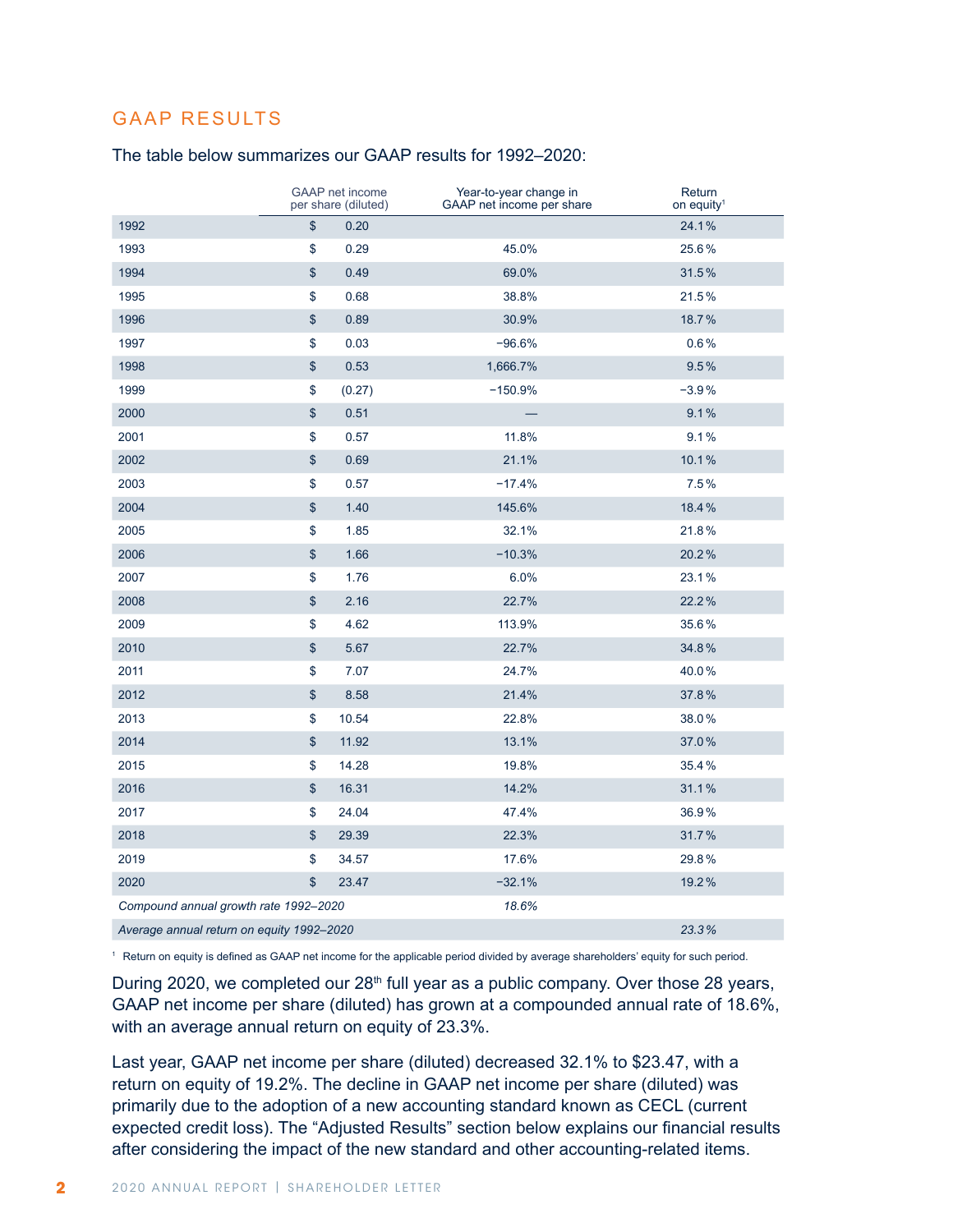### ADJUSTED RESULTS

Our business model is different from that of a typical lender and doesn't fit neatly into GAAP. The adoption of CECL last year means we have now been required to use three different GAAP accounting methods over the period we have been public, even though our business hasn't materially changed during that time. In 1992, the year we became a public company, we accounted for our business as a lender to consumers. In 2005, our external auditors decided we were a lender to dealers, which required different accounting. CECL is now the latest new methodology we are required to use. Unfortunately, none of the three methods results in financial statements that are consistent with how we think about our business. To solve this problem, we began reporting adjusted results using an accounting method that we believe is simple to understand, is consistently presented and matches the economics of our business. To explain this method, some additional background is needed.

Most of the automobile dealers we enroll receive two types of payments from us. The first payment is made at the time of origination. The remaining payments are remitted over time based on the performance of the loan. The amount we pay at the time of origination is called an advance; the portion paid over time is called dealer holdback.

The finance charge revenue we recognize over the life of the loan equals the cash we collect from the loan (i.e., repayments by the consumer), less the amounts we pay to the dealer (advance + dealer holdback). In other words, the finance charge revenue we recognize over the life of the loan equals the cash inflows from the loan less the cash outflows to acquire the loan. This amount, plus a modest amount of revenue from other sources, less our operating expenses, interest and taxes, is the sum that will ultimately be paid to shareholders or reinvested in new assets.

For our adjusted financial results, we recognize finance charge revenue on a level-yield basis. That is, the amount of finance charge revenue recognized in a given period, divided by the loan asset, is a constant percentage. Since the future cash flows from a loan are not known with certainty, we use statistical models to forecast the amount of cash flows from each loan. Our finance charge revenue is recorded based on these estimates. As the estimates change, we adjust the yield. This method produces financial results that we believe are a close approximation of the actual economics of our business.

Since our adjusted methodology is so simple and closely represents the actual economics of our business, you are probably wondering how it differs from GAAP accounting. To answer this question, I will focus on the current GAAP methodology, since the two prior GAAP methodologies have been discussed in previous letters. As noted earlier, the current required GAAP methodology is called CECL. Like the adjusted methodology described above, CECL requires a level-yield approach for recognizing finance charge revenue. However, the yield under CECL is not the yield that we expect to earn on the loan. Instead, the yield is what we would earn if every payment were received according to the contractual terms of the loan, a figure much higher than what we actually expect to earn. Based on this alone, you might expect the new standard to overstate our profitability. But this standard, like any accounting standard, doesn't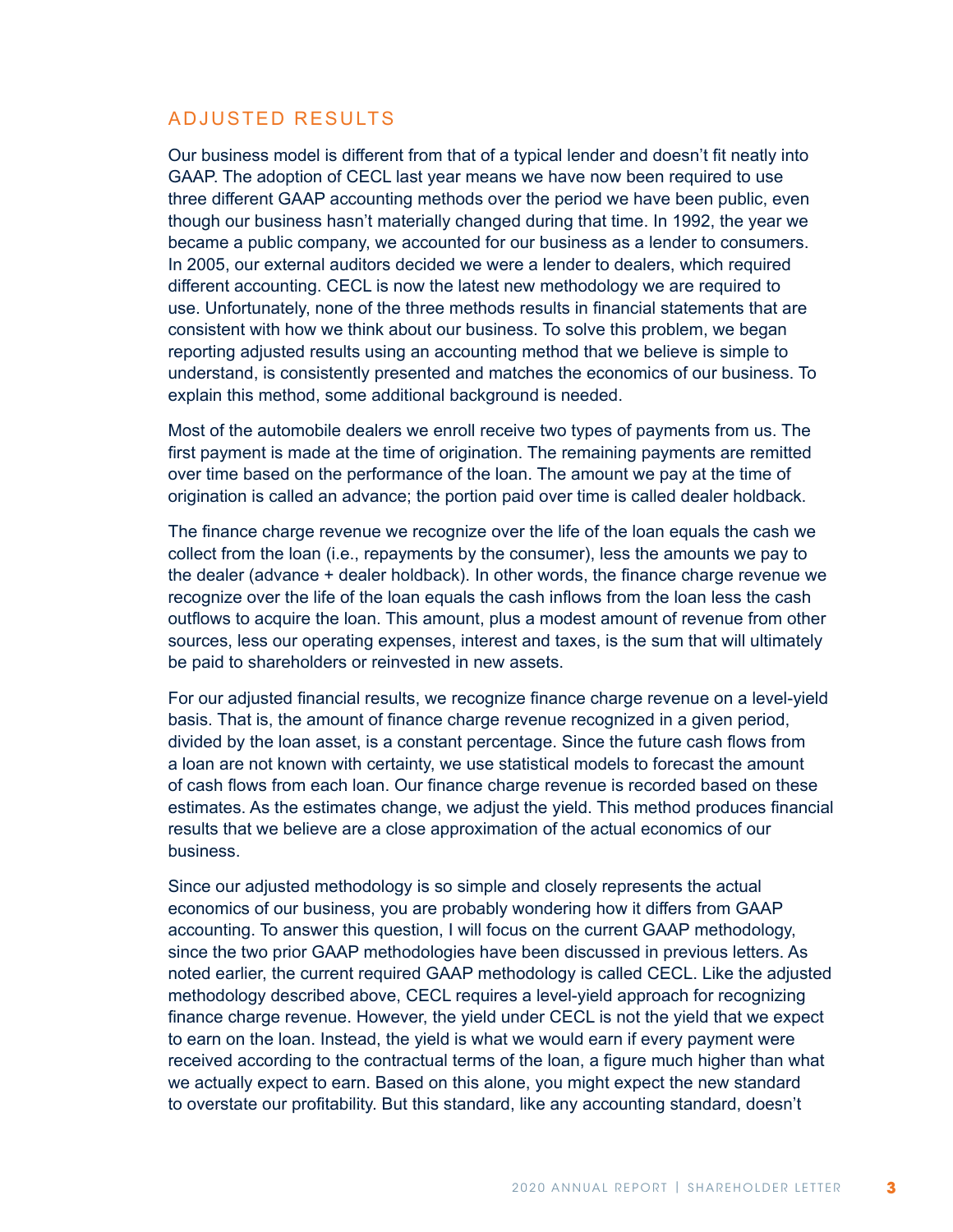change the total amount of income recorded, it only changes the timing. Eventually, the true cash profits and the accounting profits need to match.

To arrive at a result that eventually matches the cash profit, CECL requires us to offset the additional revenue that it causes to be recorded over the life of the loan with an additional expense in an equivalent amount. The expense is recorded as a provision for credit losses at the time the loan is originated. Since no revenue has yet been recorded, this means that under CECL, our financial statements reflect an initial loss on each loan we originate, a result which does not match the economics of the transaction.

CECL also differs from our adjusted methodology in the way it treats changes in expected cash flows. As mentioned above, for the adjusted results, we treat those changes as yield adjustments. In contrast, CECL treats changes in expected cash flows as a current-period expense (for unfavorable changes) or reversal of expense (for favorable changes). The combination of the three CECL-required steps—(1) recording a large expense at loan inception, (2) recording finance charge revenue at a yield higher than the yield we expect to earn, and (3) recording forecast changes through the income statement in the current period—can make it difficult to understand the performance of our business using our GAAP-based financial statements. The floating yield adjustment in the tables below addresses all three of these issues by eliminating the provision for credit losses recorded in our GAAP statements and modifying GAAP-based finance charges so the yield is equal to the one we expect to earn on the loan.

The tables below show net income and net income per share (diluted) for 2001–2020 on both a GAAP and an adjusted basis. Besides the floating yield adjustment, the tables include several other categories of adjustments that are generally less material. The notable exception is the income tax adjustment in 2017, which reverses the one-time benefit arising from the 2017 Tax Cuts and Jobs Act. While the benefit recorded in 2017 represented a real cash savings due to the reduction in income tax rates, we reversed it for adjusted net income as we prefer to measure the performance of the business using consistent tax rates. To that end, we calculated adjusted net income using a 37% tax rate for 2001–2017 and a 23% tax rate for 2018–2020. The other, less-material adjustments are explained in prior-year letters.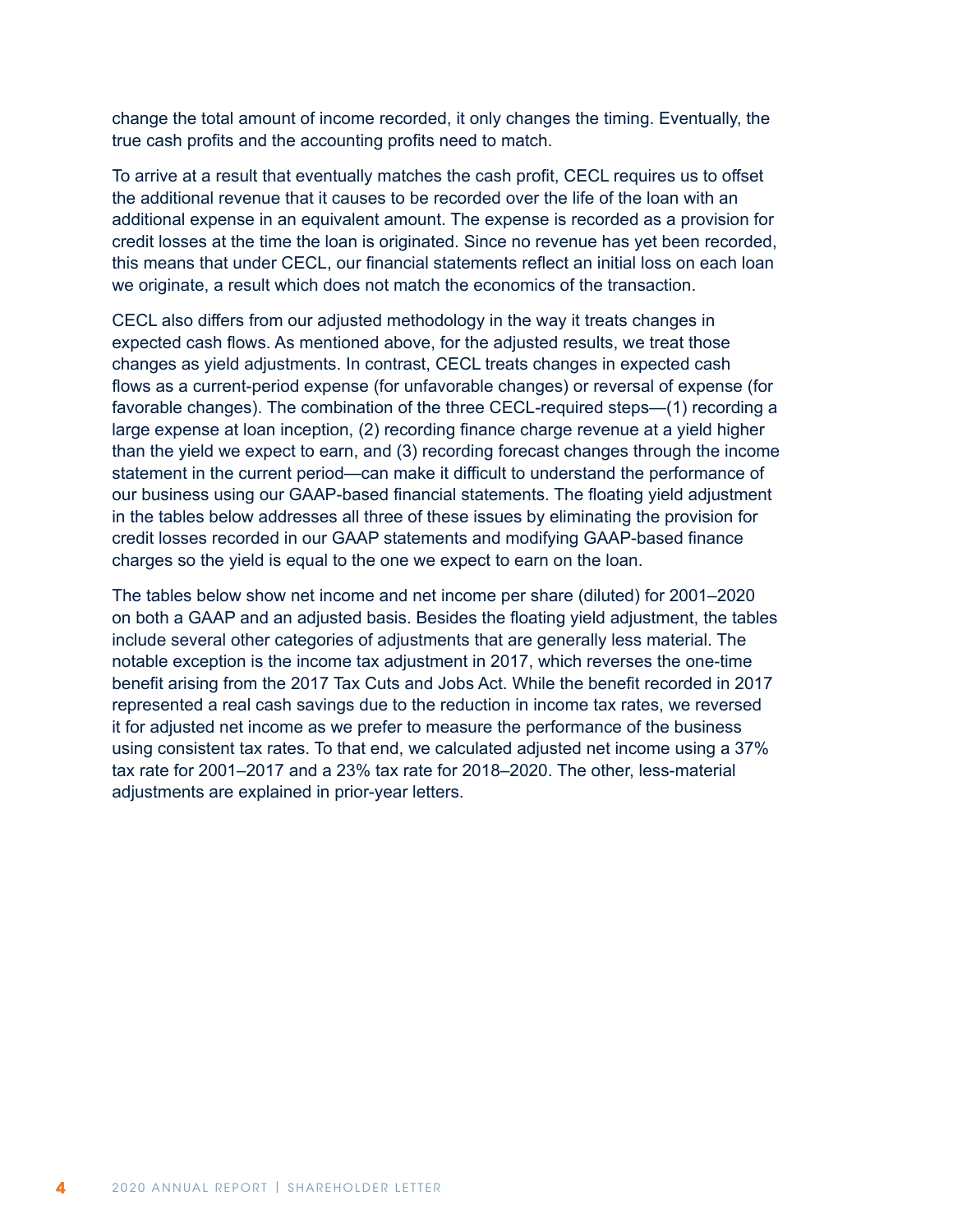| (\$ in millions)                        | <b>GAAP</b> net<br>income |                           | <b>Floating yield</b><br>adjustment | Senior notes<br>adjustment     |                | Income tax<br>adjustment |               | Other<br>adjustments     |               | Adjusted net<br>income | Year-to-year<br>change |
|-----------------------------------------|---------------------------|---------------------------|-------------------------------------|--------------------------------|----------------|--------------------------|---------------|--------------------------|---------------|------------------------|------------------------|
| 2001                                    | \$<br>24.7                | $\mathsf{\$}$             | 1.2                                 | \$<br>$\overline{\phantom{0}}$ | \$             | 2.0                      | \$            | (1.1)                    | $\mathcal{L}$ | 26.8                   |                        |
| 2002                                    | \$<br>29.8                | \$                        | 2.8                                 | \$                             | \$             | 2.9                      | \$            | (4.5)                    | \$            | 31.0                   | 15.7%                  |
| 2003                                    | \$<br>24.7                | $\mathsf{\$}$             | 1.4                                 | \$                             | \$             | 5.7                      | \$            | 5.6                      | $\mathsf{\$}$ | 37.4                   | 20.6%                  |
| 2004                                    | \$<br>57.3                | \$                        | (0.1)                               | \$                             | \$             | (1.8)                    | \$            | (3.2)                    | \$            | 52.2                   | 39.6%                  |
| 2005                                    | \$<br>72.6                | $\mathfrak{S}$            | (2.2)                               | \$                             | \$             | 0.1                      | \$            | (7.3)                    | \$            | 63.2                   | 21.1%                  |
| 2006                                    | \$<br>58.6                | \$                        | 0.4                                 | \$                             | \$             | (1.7)                    | \$            | 4.4                      | \$            | 61.7                   | $-2.4%$                |
| 2007                                    | \$<br>54.9                | $\mathsf{\$}$             | 3.6                                 | \$                             | \$             | (1.2)                    | \$            | 4.4                      | \$            | 61.7                   | 0.0%                   |
| 2008                                    | \$<br>67.2                | \$                        | 13.1                                | \$                             | \$             | 0.4                      | \$            | 2.1                      | \$            | 82.8                   | 34.2%                  |
| 2009                                    | \$<br>146.3               | $\mathfrak{S}$            | (19.6)                              | \$                             | \$             | (1.8)                    | \$            | 0.1                      | \$            | 125.0                  | 51.0%                  |
| 2010                                    | \$<br>170.1               | \$                        | 0.5                                 | \$                             | \$             | (10.4)                   | \$            | 0.3                      | \$            | 160.5                  | 28.4%                  |
| 2011                                    | \$<br>188.0               | $\mathbf{\$}$             | 7.1                                 | \$                             | \$             | (1.3)                    | \$            | 0.3                      | \$            | 194.1                  | 20.9%                  |
| 2012                                    | \$<br>219.7               | \$                        |                                     | \$                             | \$             | (3.5)                    | \$            |                          | \$            | 216.2                  | 11.4%                  |
| 2013                                    | \$<br>253.1               | $\mathsf{\$}$             | (2.5)                               | \$                             | \$             | (2.3)                    | \$            |                          | $\mathbf{\$}$ | 248.3                  | 14.8%                  |
| 2014                                    | \$<br>266.2               | \$                        | (6.0)                               | \$<br>12.5                     | \$             | (1.0)                    | \$            |                          | \$            | 271.7                  | 9.4%                   |
| 2015                                    | \$<br>299.7               | $\boldsymbol{\mathsf{S}}$ | 12.9                                | \$<br>(2.0)                    | $\frac{1}{2}$  | (0.8)                    | \$            | $\overline{\phantom{m}}$ | \$            | 309.8                  | 14.0%                  |
| 2016                                    | \$<br>332.8               | \$                        | 28.1                                | \$<br>(2.1)                    | \$             | 1.8                      | \$            | $\overline{\phantom{0}}$ | \$            | 360.6                  | 16.4%                  |
| 2017                                    | \$<br>470.2               | $\mathsf{\$}$             | 34.1                                | \$<br>(2.1)                    | \$             | (102.4)                  | \$            |                          | \$            | 399.8                  | 10.9%                  |
| 2018                                    | \$<br>574.0               | $\mathfrak{S}$            | (24.4)                              | \$<br>(2.5)                    | \$             | 7.4                      | \$            | $\overline{\phantom{0}}$ | \$            | 554.5                  | 38.7%                  |
| 2019                                    | \$<br>656.1               | $\mathfrak{S}$            | 0.2                                 | \$<br>(0.8)                    | $\mathfrak{s}$ | 2.9                      | $\mathbf{\$}$ |                          | \$            | 658.4                  | 18.7%                  |
| 2020                                    | \$<br>421.0               | \$                        | 259.2                               | \$<br>4.0                      | \$             | 2.1                      | \$            | —                        | \$            | 686.3                  | 4.2%                   |
| Compound annual growth rate 2001 - 2020 |                           |                           |                                     |                                |                |                          |               |                          |               |                        | 18.6%                  |

|                                         |               | GAAP net<br>income<br>per share<br>(diluted) |               | <b>Floating yield</b><br>adjustment<br>per share<br>(diluted) |               | Senior notes<br>adjustment<br>per share<br>(diluted) | Income tax<br>adjustment<br>per share<br>(diluted) |               | Other<br>adjustments<br>per share<br>(diluted) |               | Adjusted<br>net income<br>per share<br>(diluted) | Year-to-year<br>change |
|-----------------------------------------|---------------|----------------------------------------------|---------------|---------------------------------------------------------------|---------------|------------------------------------------------------|----------------------------------------------------|---------------|------------------------------------------------|---------------|--------------------------------------------------|------------------------|
| 2001                                    | $\mathsf{\$}$ | 0.57                                         | $\mathsf{\$}$ | 0.03                                                          | $\mathsf{\$}$ |                                                      | \$<br>0.05                                         | \$            | (0.03)                                         | $\mathsf{\$}$ | 0.62                                             |                        |
| 2002                                    | \$            | 0.69                                         | \$            | 0.06                                                          | \$            |                                                      | \$<br>0.07                                         | \$            | (0.11)                                         | \$            | 0.71                                             | 14.5%                  |
| 2003                                    | \$            | 0.57                                         | \$            | 0.03                                                          | \$            |                                                      | \$<br>0.13                                         | $\mathbf{\$}$ | 0.13                                           | \$            | 0.86                                             | 21.1%                  |
| 2004                                    | \$            | 1.40                                         | \$            |                                                               | \$            |                                                      | \$<br>(0.04)                                       | \$            | (0.09)                                         | \$            | 1.27                                             | 47.7%                  |
| 2005                                    | \$            | 1.85                                         | \$            | (0.06)                                                        | \$            |                                                      | \$                                                 | \$            | (0.18)                                         | \$            | 1.61                                             | 26.8%                  |
| 2006                                    | \$            | 1.66                                         | \$            | 0.01                                                          | \$            |                                                      | \$<br>(0.05)                                       | \$            | 0.13                                           | \$            | 1.75                                             | 8.7%                   |
| 2007                                    | \$            | 1.76                                         | \$            | 0.11                                                          | \$            |                                                      | \$<br>(0.04)                                       | \$            | 0.15                                           | \$            | 1.98                                             | 13.1%                  |
| 2008                                    | \$            | 2.16                                         | \$            | 0.42                                                          | \$            |                                                      | \$<br>0.01                                         | \$            | 0.07                                           | \$            | 2.66                                             | 34.3%                  |
| 2009                                    | \$            | 4.62                                         | \$            | (0.62)                                                        | \$            |                                                      | \$<br>(0.06)                                       | \$            | 0.01                                           | \$            | 3.95                                             | 48.5%                  |
| 2010                                    | \$            | 5.67                                         | \$            | 0.02                                                          | \$            |                                                      | \$<br>(0.35)                                       | \$            | 0.01                                           | \$            | 5.35                                             | 35.4%                  |
| 2011                                    | \$            | 7.07                                         | \$            | 0.26                                                          | \$            |                                                      | \$<br>(0.04)                                       | \$            | 0.01                                           | \$            | 7.30                                             | 36.4%                  |
| 2012                                    | \$            | 8.58                                         | \$            |                                                               | \$            |                                                      | \$<br>(0.13)                                       | \$            | $\overline{\phantom{0}}$                       | \$            | 8.45                                             | 15.8%                  |
| 2013                                    | $\mathsf{\$}$ | 10.54                                        | \$            | (0.11)                                                        | \$            |                                                      | \$<br>(0.09)                                       | \$            |                                                | \$            | 10.34                                            | 22.4%                  |
| 2014                                    | \$            | 11.92                                        | \$            | (0.27)                                                        | \$            | 0.56                                                 | \$<br>(0.04)                                       | \$            | $\overline{\phantom{0}}$                       | \$            | 12.17                                            | 17.7%                  |
| 2015                                    | \$            | 14.28                                        | \$            | 0.62                                                          | $\mathsf{\$}$ | (0.10)                                               | \$<br>(0.03)                                       | \$            |                                                | \$            | 14.77                                            | 21.4%                  |
| 2016                                    | \$            | 16.31                                        | \$            | 1.37                                                          | \$            | (0.10)                                               | \$<br>0.09                                         | \$            |                                                | \$            | 17.67                                            | 19.6%                  |
| 2017                                    | \$            | 24.04                                        | \$            | 1.74                                                          | \$            | (0.11)                                               | \$<br>(5.23)                                       | \$            |                                                | \$            | 20.44                                            | 15.7%                  |
| 2018                                    | \$            | 29.39                                        | \$            | (1.25)                                                        | \$            | (0.13)                                               | \$<br>0.38                                         | \$            |                                                | \$            | 28.39                                            | 38.9%                  |
| 2019                                    | \$            | 34.57                                        | \$            | 0.01                                                          | \$            | (0.04)                                               | \$<br>0.16                                         | $\mathbf{\$}$ |                                                | \$            | 34.70                                            | 22.2%                  |
| 2020                                    | \$            | 23.47                                        | \$            | 14.45                                                         | \$            | 0.22                                                 | \$<br>0.12                                         | \$            |                                                | \$            | 38.26                                            | 10.3%                  |
| Compound annual growth rate 2001 - 2020 |               |                                              |               |                                                               |               |                                                      |                                                    |               |                                                |               |                                                  | 24.3%                  |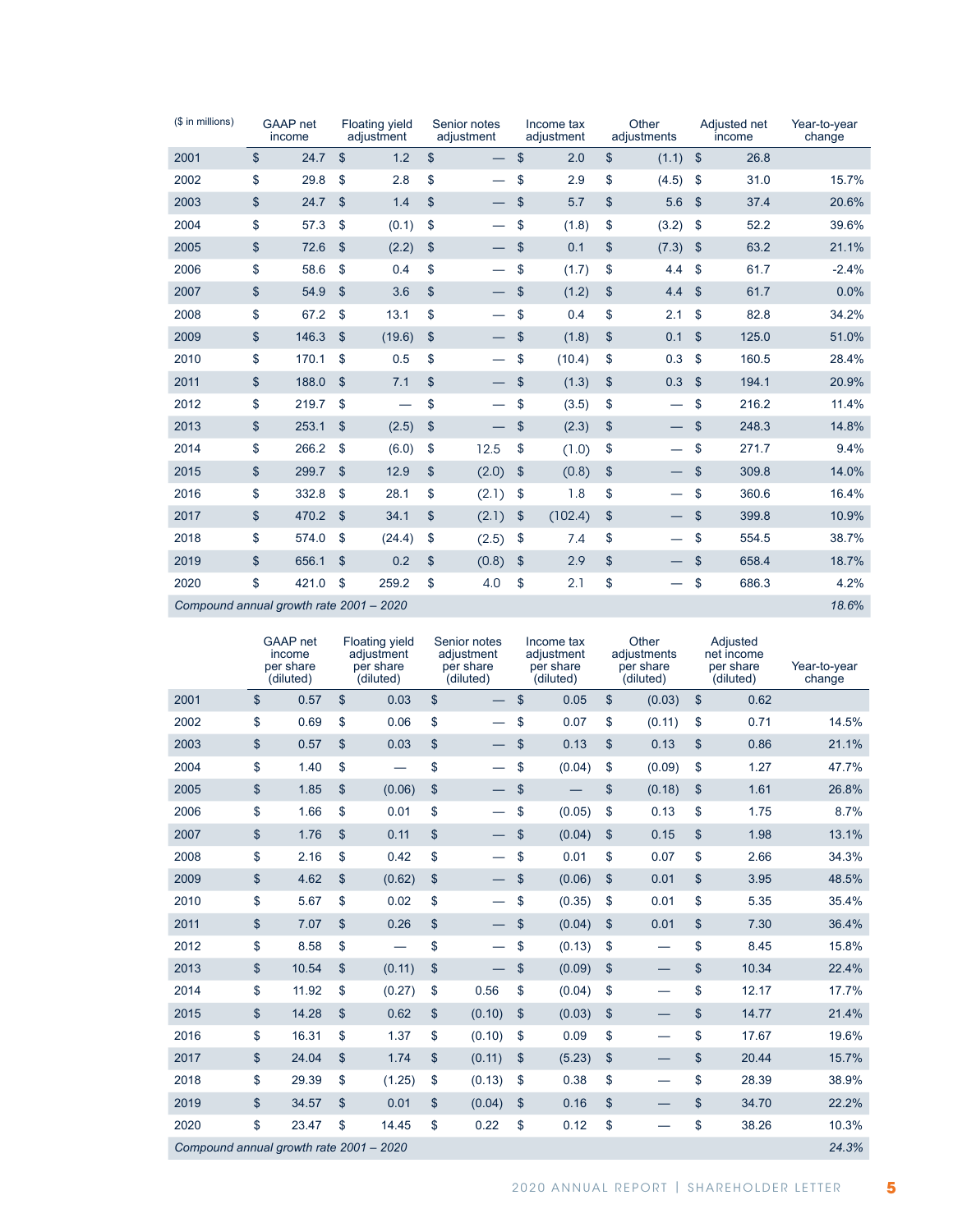As the second table shows, adjusted net income per share (diluted) increased 10.3% in 2020. Since 2001, adjusted net income per share (diluted) has increased at a compounded annual rate of 24.3%. The slower growth in net income per share (diluted) last year is attributable to the impact of COVID-19 on loan performance and to reduced loan origination levels, both discussed in more detail in later sections.

#### **HISTORY**

Credit Acceptance was founded in 1972 by our former Chairman of the Board, Don Foss. From 1972 through the early 1990s, there were very few companies attempting to serve the market segment that Don had identified. As a result, during this period we had an almost unlimited opportunity to write new business at very high levels of profitability. Following our initial public stock offering in June of 1992, our business grew rapidly. Over the next four years, GAAP earnings per share (diluted) grew at a compounded annual rate of 45.2%, to \$0.89 in 1996 from \$0.20 in 1992.

But our reported results during this period did not reflect the true economic performance of our business. At this point in our history, we did not have the ability to forecast the future cash flows we expected from our loan portfolio or to produce financial statements using the adjusted methodology described above. If we had had that ability, it would have told us that the profitability of the loans we were originating was rapidly deteriorating. Following our initial public offering, we began to see a dramatic increase in competition, in part inspired by our prior success. In 1993 and 1994, the loans we were originating were still very profitable. But by the end of 1995, this was no longer true. Because we did not have the right tools in place to monitor the profitability of the loans we were originating, we continued to grow rapidly in 1995, 1996 and most of 1997.

During the third quarter of 1997, we installed a new system that provided us with the data we needed to begin forecasting the future cash flows expected from each loan. While our initial efforts at forecasting were not perfect, obtaining this new capability was a key milestone in our history. But before we could take full advantage of it, we first had to repair the damage caused by our prior mistakes. In the third quarter of 1997, we recorded a \$60.0 million charge to reflect our revised estimate of the cash flows our loan portfolio would generate. The charge caused a GAAP loss of \$27.7 million for the quarter. I and Doug Busk, who is still a key member of our leadership team, traveled all over the country meeting with lenders and rating agencies to explain what had occurred and plead for mercy. It was a humbling experience and one I promised myself I would not repeat. While our lenders agreed to waive our covenant violations, it was clear the period of easily accessible capital had come to an end. Our share price, which had peaked at \$28.75 in October of 1995, had fallen to a low of \$3.00 in October of 1997.

We spent much of 1998 and 1999 reducing our debt balances and using the insights we had learned from our new system to invest our existing capital in loans that would be more profitable. We eliminated unprofitable dealer relationships and began to establish advance rates on new loans that reflected the cash flows we were forecasting from those loans. (An advance is the amount paid to dealers when loans are originated.) We made steady progress, greatly assisted by the fact that many of our competitors had made even worse mistakes and were forced to exit our market entirely.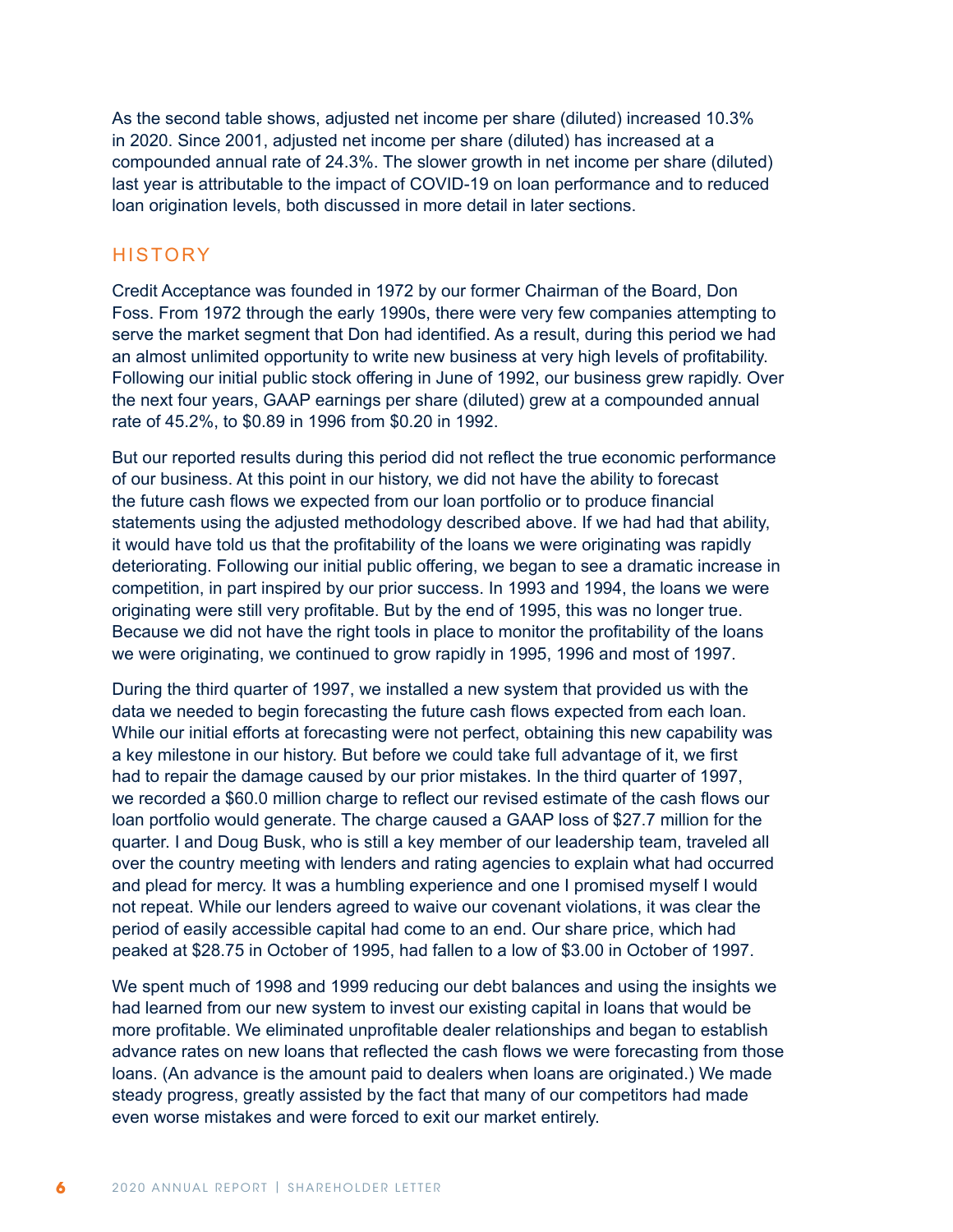Our mistakes from the past, however, were not yet behind us, and in 1999 we recorded an additional \$60.8 million charge reflecting even lower estimated cash flows for loans originated in 1995–1997 than we had recorded previously. This charge caused a GAAP loss for the third quarter of 1999 of \$33.6 million and a loss of \$12.6 million for the year, a result which would have been worse if not for a \$10.0 million after-tax gain from the sale of a credit reporting business we had acquired in 1996. The loss made 1999 the only unprofitable year in our history. While this disappointing result made our job of obtaining additional capital more difficult, this obstacle was less important than it had been in 1997. By the end of 1999, we had repaid a significant portion of our debt and were more focused on investing the capital we did have at a higher rate of return.

Another important milestone occurred in 1999. Tom Tryforos joined our Board. My relationship with Tom goes back to the early 1990s. Tom invested in Credit Acceptance shortly after our initial public offering and shrewdly sold his investment as competition in our market began to intensify. He was able to exit with a nice profit on his investment. I spent a fair amount of time in investor relations during this period, and although I was inexperienced, I was smart enough to recognize that Tom was different from any other investor I had met. He had an annoying knack of asking questions that I realized were of critical importance but that I had never thought to ask myself. I lost contact with him for a few years after he sold his position, but he resurfaced again in 1997 after our share price had dropped. He had decided to reinvest, and I began speaking to him on a regular basis. I took the opportunity to learn as much as I could from Tom, and his influence made a significant difference not only in my career but also in the Company's success in the years that followed. The Company's relationship with Tom was formalized in July of 1999, when he joined our Board. Not only was Tom still asking all the right questions, but he was now helping us find the answers. One of the first changes he made as a Board member was to establish a minimum required return on capital. The message was clear: If we couldn't earn more than our cost of capital, we needed to give that capital back to shareholders. This message got our attention, since at the time we weren't meeting his minimum requirement.

In 2000, we continued to focus on improving our return on capital. By the end of 2000, we had undergone a dramatic transformation. From 1992 until 1997, the amount of capital we required increased at a remarkable rate. At year-end 1992, we had had \$42.2 million in capital invested. By year-end 1997, that number had grown to \$640.7 million. Over that same period, we had gone from writing loans that produced returns on capital in excess of 20% to writing those that barely earned a return at all. By the end of 2000, invested capital had declined to \$414.1 million, but for the first time in many years, the return on capital of the loans we originated during the year exceeded our cost of capital. By only investing our capital when we could earn an appropriate return, we went from consuming capital rapidly to generating excess capital, which we used to continue repaying outstanding debt.

With Tom's help, we found another important way to use our capital: We began to repurchase our shares. From August of 1999, when our share repurchase program began, through the end of 2000, we repurchased over 3.8 million shares of stock at an average price of \$5.24. Based on our share price today, the shares we repurchased for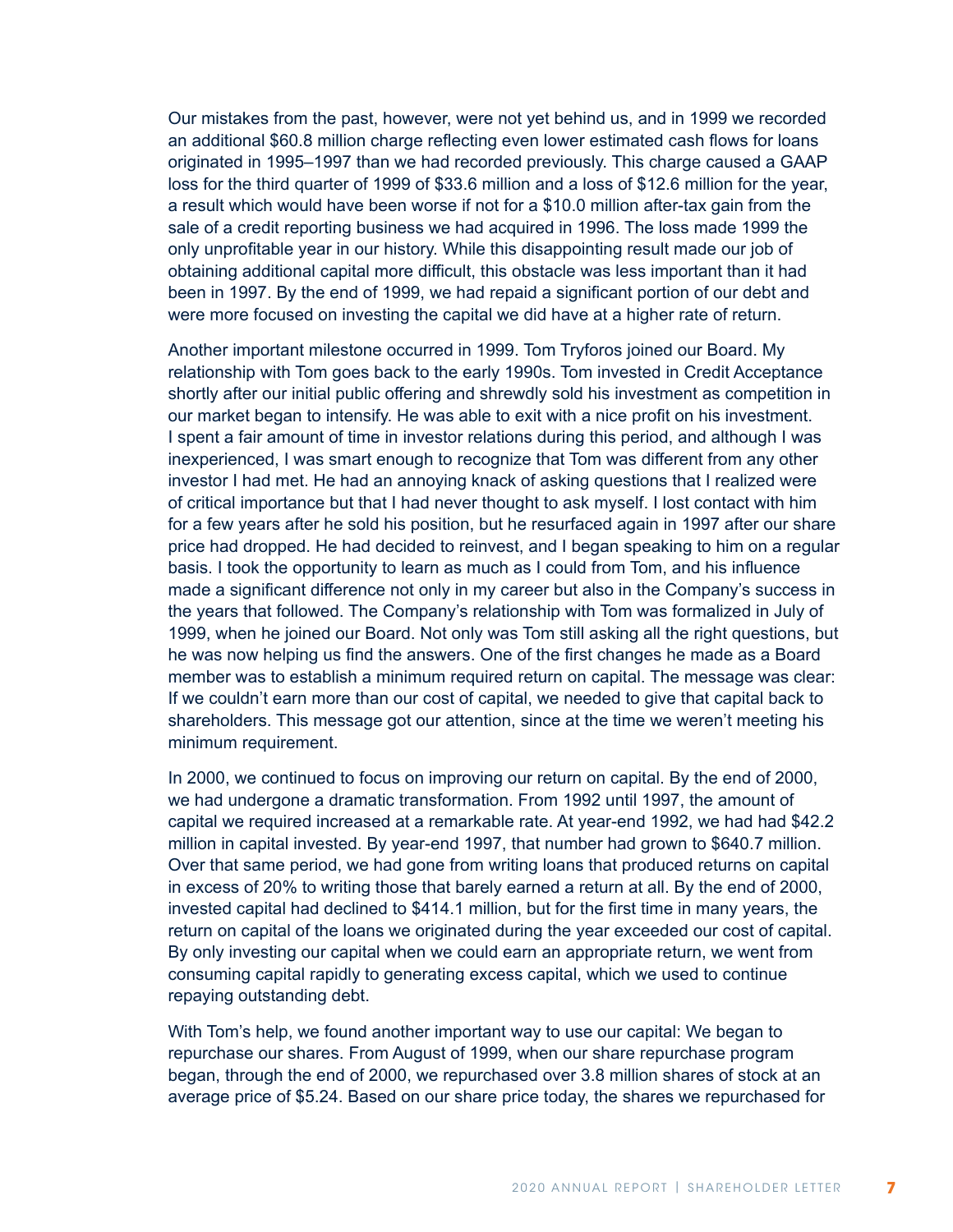just over \$20 million during that period are now worth over \$1.3 billion. Tom earned his Board fees that year, which at the time were \$1,500 per quarter.

In 2001, we began to grow our loan volumes again. By this time, we had transformed our sales force from a small team located at our headquarters to a much larger, field-based team located in the markets we served. During that year, we implemented our Internetbased loan origination system, called CAPS, which enabled us to greatly simplify our program and make it easier for dealers to use. CAPS allowed us to implement even more precise pricing based on the individual characteristics of each application we received, and allowed us to provide offers to the dealer much faster. Perhaps most important, CAPS made it easier for us to experiment, and we began piloting different requirements for new loans, including writing longer-term loans than we had previously. In 2001, we grew loans receivable by 21.8% and we reported GAAP earnings of \$24.7 million, or \$0.57 a share. (Adjusted net income for 2001, first reported in 2005, was \$26.8 million.)

I was named CEO in January of 2002. The progress we made over the next 19 years is reflected in the tables above. Adjusted net income per share (diluted) increased at a compounded annual rate of 24.3%. We faced challenges during this period, many of which related to the impact of competitive and economic cycles. I will discuss these cycles in more detail in the next section. But over the last 19 years, we succeeded in spite of the challenges. We continued to focus on investing our capital wisely, and consistently earned a return on capital well above its cost, even in years when our loans performed worse than we expected. We gave even more attention to our core business, exiting several non-core businesses that we had started prior to 2002. We continued to use excess capital to repurchase stock, buying approximately 31.8 million shares from 2001 through 2020. But mostly, we focused on applying the many lessons we had learned over the years to improve our product and our culture. Today, we have a product that provides enormous benefits to our dealers and our customers, and a culture that attracts talented people to our company and enables them to perform to their potential. Our work environment has received numerous awards, including being recognized by *Fortune* magazine in its annual list of 100 Best Companies to Work For.

## IMPACT OF BUSINESS CYCLES ON OUR PERFORMANCE

It is important for shareholders to understand the impact of the external environment on our performance. Both competitive cycles and economic cycles have affected our results historically and are likely to do so in the future.

#### Competitive cycles

We have gone through several cycles of competition. From 1972 through the early 1990s, we had very little competition. This changed following our initial public offering in 1992, as I described earlier. In late 1997, competition retreated when capital became unavailable. But competition started to return in 2003. The environment became increasingly difficult as it became easier for competitors to obtain capital. The cycle came to a halt toward the end of 2007, when capital markets tightened as a result of the financial crisis.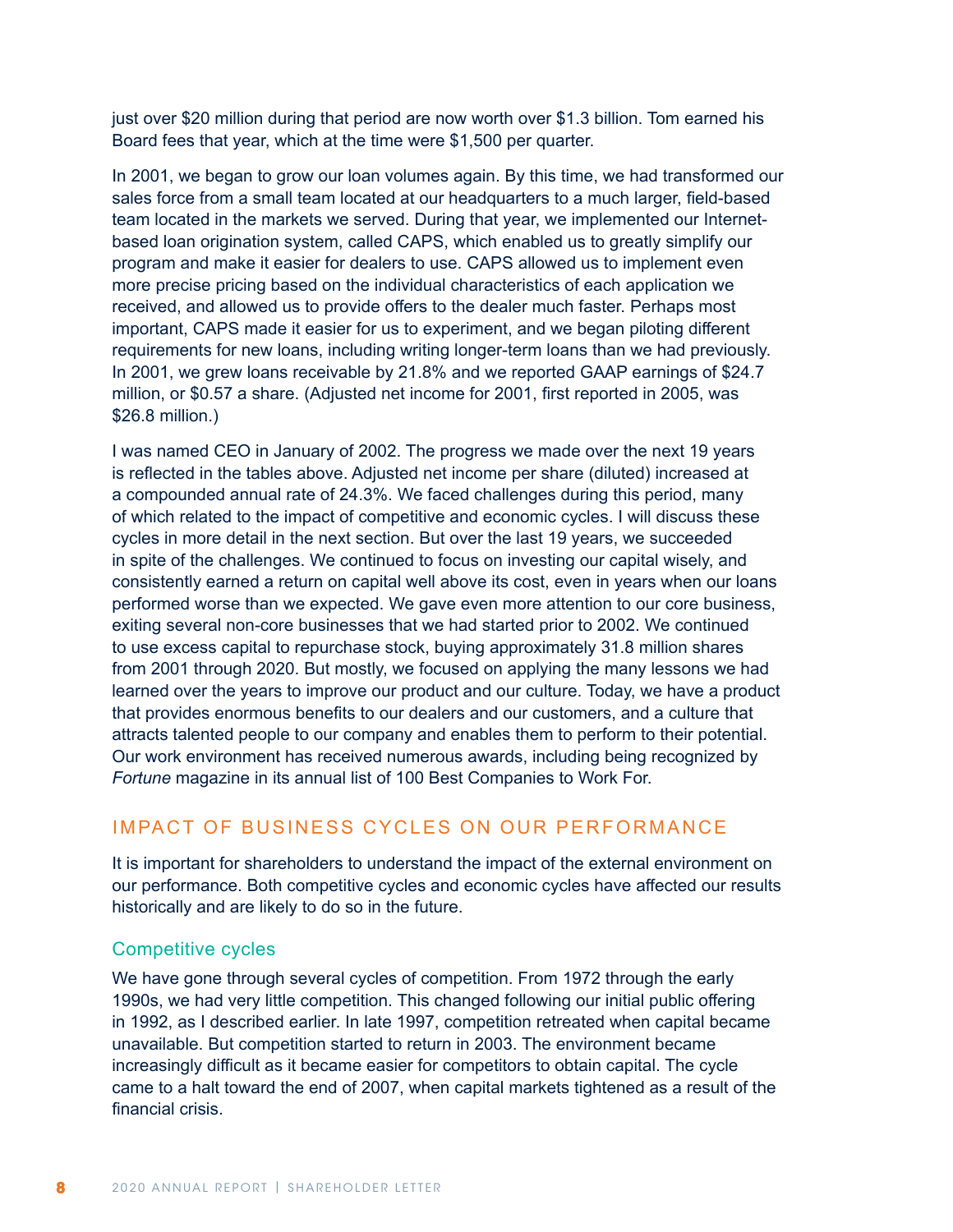In contrast to the poor results we delivered during the first cycle (1993–1997), we produced very good ones during the second cycle (2003–2007). We had improved many important aspects of our business between the first and second cycles, including our ability to predict loan performance, deploy risk-adjusted pricing, monitor loan performance and execute key functions consistently.

As a result of the increasingly difficult competitive environment, and our reluctance to increase the money we advanced to dealers for the loans (since larger advances would have diminished our margin of safety), volume per dealer declined 41.7% from 2003 to 2007. In order to grow, we focused on increasing the number of active dealers. This strategy was successful—the number of active dealers increased to 2,827 in 2007 from 950 in 2003. During this same period, adjusted net income per share (diluted) increased at a compounded annual rate of 23.2%, growing to \$1.98 from \$0.86.1

The second cycle ended in late 2007. In contrast to the first cycle, which ended when capital providers understandably lost confidence in the industry as a result of poor financial results, this cycle ended for reasons that had little to do with anything that occurred in our industry. Instead, this cycle ended as a result of the financial crisis triggered by the collapse of the housing market. Capital again began to retreat from our industry, and many of our competitors either exited the market entirely or dramatically reduced originations. Competition began to return to our market in 2010, but the environment nevertheless remained favorable in that year and in 2011. As a result, we made considerable progress during the 2007–2011 period. The following table compares the results from each of the two periods:

|           | Active dealers     | Adjusted net income per share (diluted) <sup>1</sup> |                                   |                    |          |                  |                                   |
|-----------|--------------------|------------------------------------------------------|-----------------------------------|--------------------|----------|------------------|-----------------------------------|
| Period    | Start of<br>period | End of<br>period                                     | Compound<br>annual growth<br>rate | Start of<br>period |          | End of<br>period | Compound<br>annual growth<br>rate |
| 2003-2007 | 950                | 2.827                                                | 31.3%                             | 0.86               | <b>S</b> | 1.98             | 23.2%                             |
| 2007-2011 | 2.827              | 3.998                                                | 9.1%                              | 1.98               | ୍ଥ       | 7.30             | 38.6%                             |

Although we had success during both periods, adjusted net income per share grew more rapidly during the 2007–2011 period. While the number of active dealers grew more slowly than it had in 2003–2007, the lack of significant competition allowed us to reduce advance rates and dramatically improve per unit profitability. Our performance during 2007–2011 was even more impressive when you consider it occurred in a difficult economic environment and during a period when we were capital-constrained because of the disruption the financial crisis had caused in the capital markets.

The favorable competitive environment began to change rapidly starting in 2012 as capital returned to our market. By 2013, the number of vehicles financed for customers with subprime credit scores—one indicator of the degree of competition—had surpassed the comparable number in 2007, the last year of the prior cycle. Since 2013, the competitive environment has continued to be difficult.

As we did in the 2003–2007 cycle, we have again focused on growing our profits by growing the number of active dealers. This strategy has become more difficult with time

<sup>1</sup> See Exhibit A for a reconciliation of these adjusted financial measures to the most directly comparable GAAP financial measures.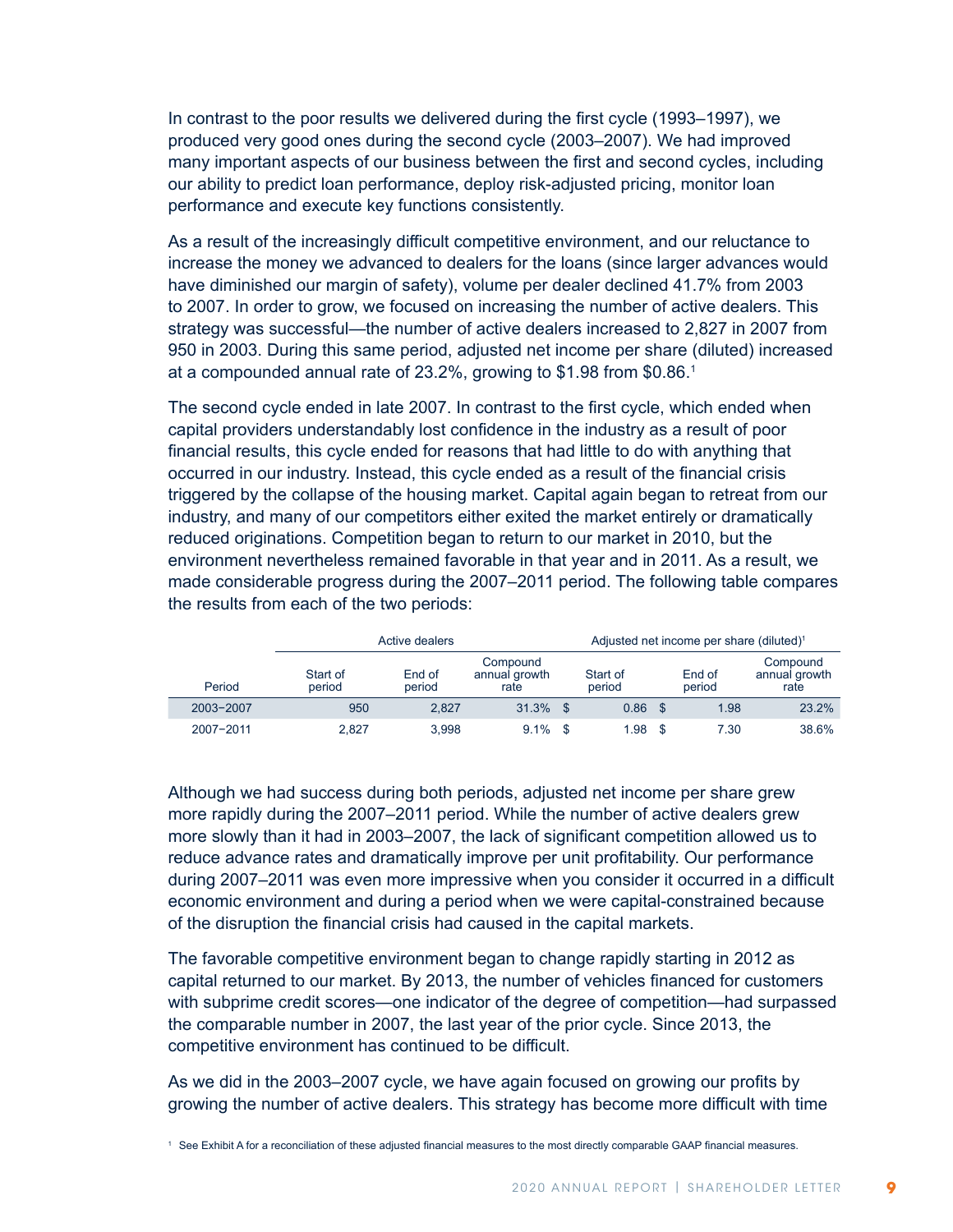due to the challenge of increasing a larger active dealer base at the same rate. When the 2003–2007 cycle started, we had only 950 active dealers. By 2011, the number had grown to 3,998. Despite the much larger dealer base, our strategy has again produced impressive growth in adjusted net income per share, although such growth has been slower in the 2011–2020 period than in the prior two periods. The table below updates the previous table with the results for 2011–2020:

|               | Active dealers     | Adjusted net income per share (diluted) <sup>1</sup> |                                   |    |                    |     |                  |                                   |
|---------------|--------------------|------------------------------------------------------|-----------------------------------|----|--------------------|-----|------------------|-----------------------------------|
| Period        | Start of<br>period | End of<br>period                                     | Compound<br>annual growth<br>rate |    | Start of<br>period |     | End of<br>period | Compound<br>annual growth<br>rate |
| 2003-2007     | 950                | 2.827                                                | $31.3\%$ \$                       |    | $0.86$ \$          |     | 1.98             | 23.2%                             |
| 2007-2011     | 2.827              | 3.998                                                | $9.1\%$ \$                        |    | 1.98               | -S  | 7.30             | 38.6%                             |
| $2011 - 2020$ | 3.998              | 12.690                                               | 13.7%                             | \$ | 7.30               | \$. | 38.26            | 20.2%                             |

<sup>1</sup> See Exhibit A for a reconciliation of these adjusted financial measures to the most directly comparable GAAP financial measures.

The current cycle has now lasted longer than either of the prior two cycles. The longer the cycle continues and the larger our active dealer base becomes, the more difficult it will be to grow active dealers. This is seen in our results for the last four years, when the number of active dealers grew at the single-digit rates of 9.6% in 2017, 8.5% in 2018 and 7.0% in 2019, before declining 5.3% in 2020. I discuss this challenge in more detail in a later section.

In spite of the COVID-19 crisis, the competitive environment continued to be difficult last year. In the early stages of the crisis, when its impact on loan performance was unclear, we did see a modest improvement. But competition quickly returned to the market as federal stimulus money mitigated the economic impact of the crisis on loan performance and capital continued to be available throughout the year at attractive rates. As long as capital is widely available, an improvement in the competitive environment seems unlikely.

#### Economic cycles

Economic cycles affect our business as well. Increases in the unemployment rate put downward pressure on loan performance, and conditions in the capital markets can make it more difficult to access the capital we need to fund our business.

From 1972 through 1991, the United States experienced two significant increases in the unemployment rate. The first occurred in 1974–1975 and the second in 1980–1982. However, the information we accumulated during these periods was largely anecdotal, as we did not capture loan performance data during this early stage of the Company's development.

We began to capture loan performance data in 1991 (although we did not have the tools to adequately assess this data until 1997). The period from 1991 through April of 2008 was a time of relatively stable unemployment levels. The only significant increase in unemployment rates occurred in 2001. But that was a year in which we made major changes to our origination systems and loan programs that made it harder for us to draw clear conclusions from what we observed. As a result, prior to the economic downturn that began to unfold in 2007, we had only a limited ability to predict the impact of sharply rising unemployment rates on our loan portfolio. One conclusion we did draw (from the limited information we had accumulated for the period 1972 through April 2008) was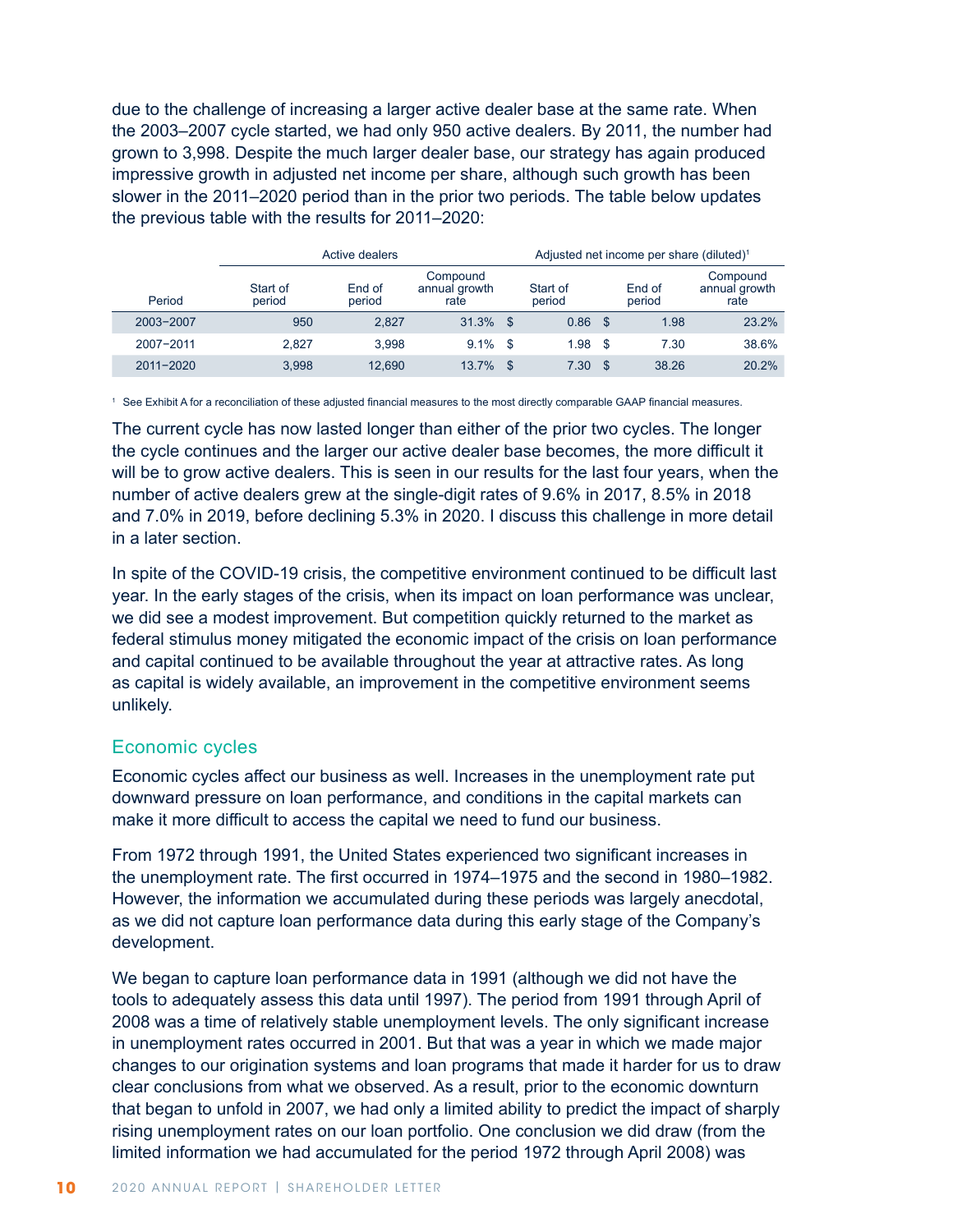that our loans would likely perform better than many outside observers would expect. However, that conclusion was far from certain.

Adding to the difficulty was the fact that 2007 was also a period of intense competition within our industry. As I discuss in more detail in a later section, loans originated during highly competitive periods tend to perform worse. From April 2008 through October 2009, the national unemployment rate increased to 10.0% from 5.0%. This combination of events—intense competition, followed by severe economic deterioration—provided a perfect test of our business model, one that would confirm either our views or the views of skeptics. We believe that our financial results during the financial crisis demonstrate that we passed the test with flying colors. Adjusted net income per share (diluted) rose 34.3% in 2008 and 48.5% in 2009.

We did experience deterioration in our loan performance, but it was modest. In contrast, many of our competitors experienced a much greater fall-off in their loan performance and reported poor financial results. Because our competitors have generally targeted low levels of per loan profitability and have used debt much more extensively than we have, adverse changes in the economic environment have historically had a much more damaging impact on their results than on ours.

After peaking in October of 2009, the unemployment rate slowly trended downward over the next decade, creating a relatively benign environment for loan performance, but also creating ideal conditions for capital and competition to flow into our market. But in 2020, the environment changed abruptly as a result of an event we hadn't even considered in our planning, a global pandemic.

In last year's letter, I expressed concern about how the COVID-19 pandemic might impact our business. At the time my letter was published last year, we feared the impact of the pandemic on both loan performance and access to capital might be worse than anything we had experienced during prior cycles. In the early stages of the pandemic, there was plenty of evidence to support our concerns. In April, the unemployment rate increased sharply, and many of our customers fell behind in their payments. We took numerous steps to assist our customers, including suspending all repossessions, eliminating late fees and making modifications to the credit reporting process. All these efforts were designed to give customers a better chance to make it through a crisis that put them in a vulnerable position through no fault of their own.

Our first-quarter earnings release in 2020 included a \$206.5 million reduction in the forecasted net cash flows from our loan portfolio to reflect the impact of the pandemic. Because the situation was not one we had experienced before, we were not confident that the data we had accumulated during prior stress scenarios would be a useful predictor of the results during this one. As a result, the adjustment was highly subjective.

As the year progressed, the unemployment rate began to gradually decline. In addition, two federal stimulus bills were enacted that included direct payments and enhanced unemployment benefits. Loan performance improved markedly after the first stimulus payments were distributed, and it continued to improve throughout the year. No further adjustments to our forecast were required during the year, and by year-end, approximately half of the adjustment we recorded in the first quarter had been reversed.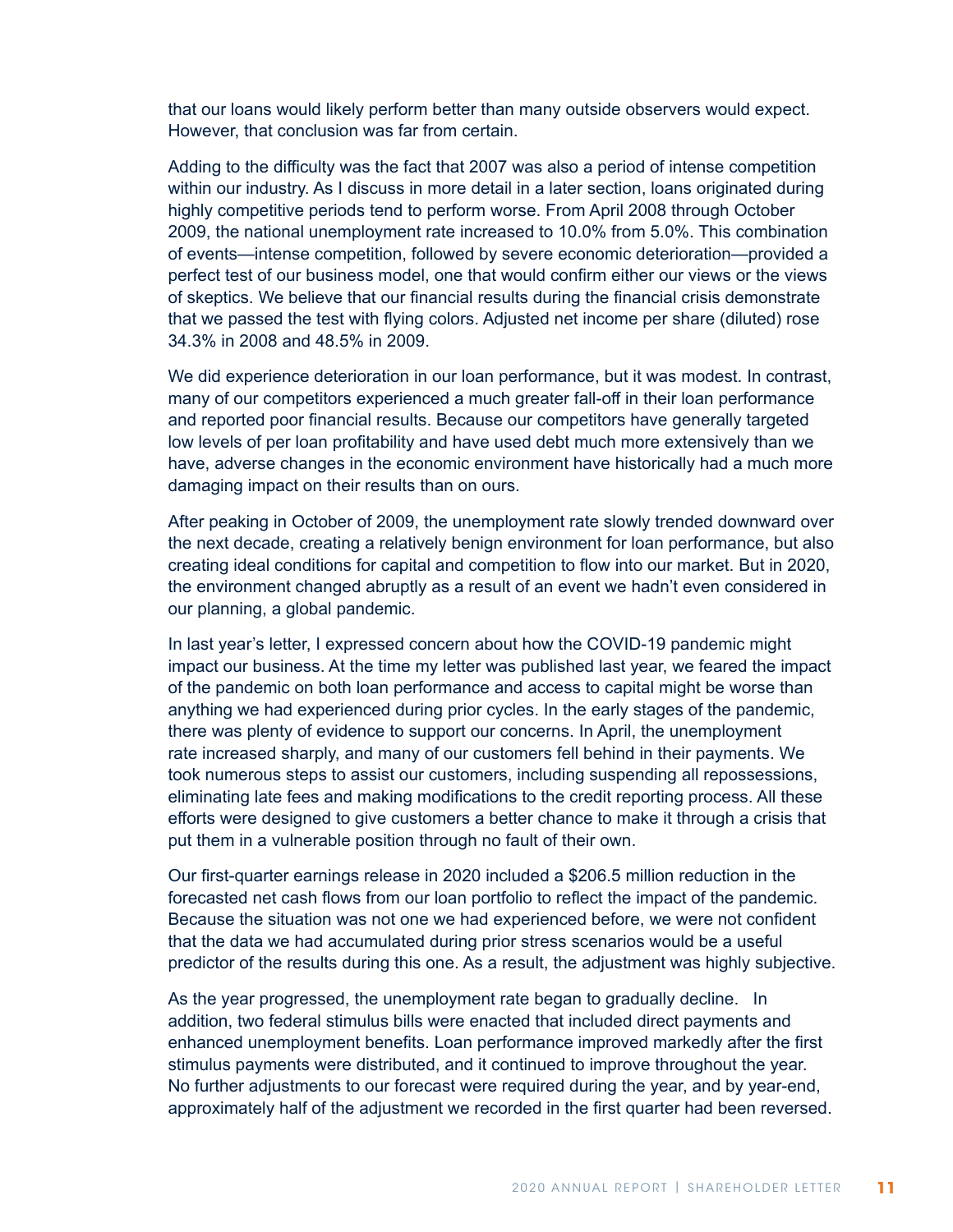Although the pandemic is not yet over, at this stage it appears the impact on loan performance will be considerably less damaging than the impact we expected a year ago.

#### Access to capital

Besides affecting loan performance, the 2007–2009 financial crisis made it more difficult to access capital. The tightening of the capital markets began in mid-2007 and continued throughout 2008 and much of 2009. During 2008, we had enough success obtaining capital to be able to originate \$786.4 million in new loans, an increase of 14.1% from 2007.

The capital markets became less accessible as 2008 progressed, however. As a result, we began to slow originations growth through pricing changes which began in March and continued throughout the remainder of 2008. During 2009, we continued to slow originations based on the capital we had available. We originated \$619.4 million of new loans, 21.2% less than in 2008. While we would have preferred a higher level of originations, we did not have access to the new capital we would have required on terms that we found acceptable.

Our access to capital improved at the end of 2009, and since then capital has been readily available. Since 2009, we have taken several steps to improve our position: We have (1) completed six offerings of senior notes, two series of which are currently outstanding and which provide us with \$800.0 million of long-term-debt capital; (2) lengthened the terms of our asset-backed financings; (3) increased our revolving credit facilities to \$1.6 billion currently from \$540.0 million at the end of 2009; and (4) lengthened the terms of these facilities so the earliest date they mature is December 2021. We maintain a considerable amount of available borrowing capacity under our revolving credit facilities at all times: As of the date of this letter, we have \$1.5 billion of such unused capacity.

Lengthening the term of our debt facilities, issuing higher-cost long-term debt and keeping available a significant portion of our revolving credit facilities increase our funding costs and reduce short-term profitability. However, these steps greatly improve our ability to fund new loans should capital markets become inaccessible. While we had concerns that the COVID-19 pandemic might cause capital constraints, those constraints didn't materialize and we were able to successfully execute our financing plans last year on favorable terms. Nevertheless, should capital become more difficult to access in the future, we believe we are well positioned.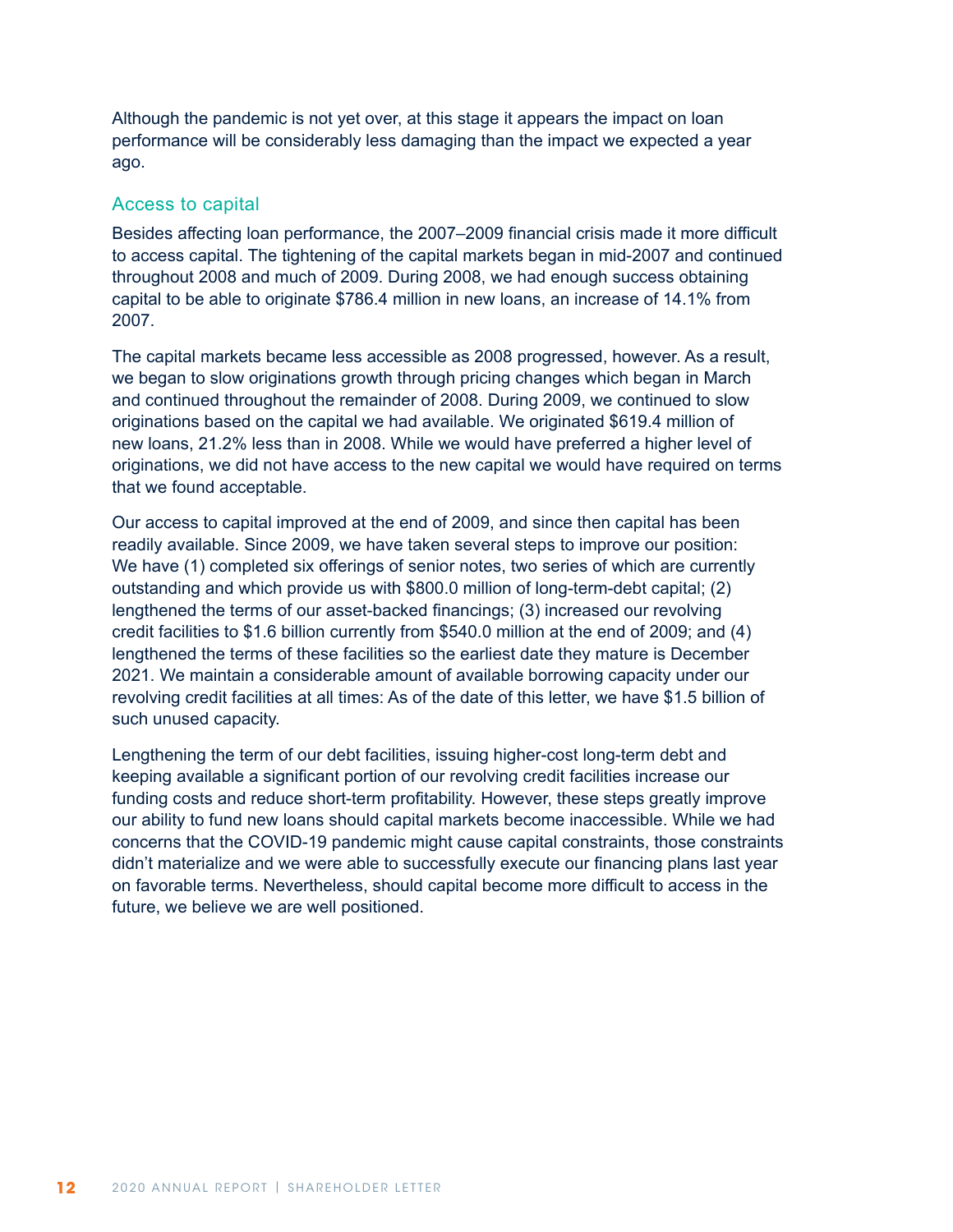## ECONOMIC PROFIT

We use a financial metric called Economic Profit to evaluate our financial results and determine incentive compensation. Besides including the adjustments discussed above and in prior-year letters, Economic Profit differs from GAAP net income in one other important respect: Economic Profit includes a cost for equity capital.

| (\$ in millions)                        | Adjusted net<br>income |                   | Imputed cost<br>$of$ equity <sup>2</sup> | Economic<br>Profit | Year-<br>to-year<br>change |
|-----------------------------------------|------------------------|-------------------|------------------------------------------|--------------------|----------------------------|
| 2001                                    | \$<br>26.8             | $\mathsf{\$}$     | (30.0)                                   | \$<br>(3.2)        |                            |
| 2002                                    | \$<br>31.0             | \$                | (35.6)                                   | \$<br>(4.6)        |                            |
| 2003                                    | \$<br>37.4             | \$                | (34.5)                                   | \$<br>2.9          |                            |
| 2004                                    | \$<br>52.2             | \$                | (34.4)                                   | \$<br>17.8         | 513.8%                     |
| 2005                                    | \$<br>63.2             | $\boldsymbol{\$}$ | (34.5)                                   | \$<br>28.7         | 61.2%                      |
| 2006                                    | \$<br>61.7             | \$                | (29.6)                                   | \$<br>32.1         | 11.8%                      |
| 2007                                    | \$<br>61.7             | $\boldsymbol{\$}$ | (27.2)                                   | \$<br>34.5         | 7.5%                       |
| 2008                                    | \$<br>82.8             | \$                | (35.8)                                   | \$<br>47.0         | 36.2%                      |
| 2009                                    | \$<br>125.0            | $\frac{1}{2}$     | (45.9)                                   | \$<br>79.1         | 68.3%                      |
| 2010                                    | \$<br>160.5            | \$                | (47.8)                                   | \$<br>112.7        | 42.5%                      |
| 2011                                    | \$<br>194.1            | $\frac{1}{2}$     | (51.0)                                   | \$<br>143.1        | 27.0%                      |
| 2012                                    | \$<br>216.2            | \$                | (56.6)                                   | \$<br>159.6        | 11.5%                      |
| 2013                                    | \$<br>248.3            | $\boldsymbol{\$}$ | (75.1)                                   | \$<br>173.2        | 8.5%                       |
| 2014                                    | \$<br>271.7            | \$                | (87.5)                                   | \$<br>184.2        | 6.4%                       |
| 2015                                    | \$<br>309.8            | $\boldsymbol{\$}$ | (93.2)                                   | \$<br>216.6        | 17.6%                      |
| 2016                                    | \$<br>360.6            | \$                | (113.8)                                  | \$<br>246.8        | 13.9%                      |
| 2017                                    | \$<br>399.8            | \$                | (142.8)                                  | \$<br>257.0        | 4.1%                       |
| 2018                                    | \$<br>554.5            | \$                | (214.1)                                  | \$<br>340.4        | 32.5%                      |
| 2019                                    | \$<br>658.4            | \$                | (225.7)                                  | \$<br>432.7        | 27.1%                      |
| 2020                                    | \$<br>686.3            | \$                | (215.0)                                  | \$<br>471.3        | 8.9%                       |
| Compound annual growth rate 2003 - 2020 |                        |                   |                                          |                    | 34.9%                      |

The following table summarizes Economic Profit for 2001–2020:1

Economic Profit improved 8.9% in 2020, to \$471.3 million from \$432.7 million in 2019. In 2001, Economic Profit had been a negative \$3.2 million.

1 See Exhibit A for a reconciliation of the adjusted financial measures to the most directly comparable GAAP financial measures.<br><sup>2</sup> We determine the imputed cost of equity by using a formula that considers the risk of Treasury rate + 5% – pre-tax average cost-of-debt rate) x average debt / (average equity + average debt x tax rate)]}.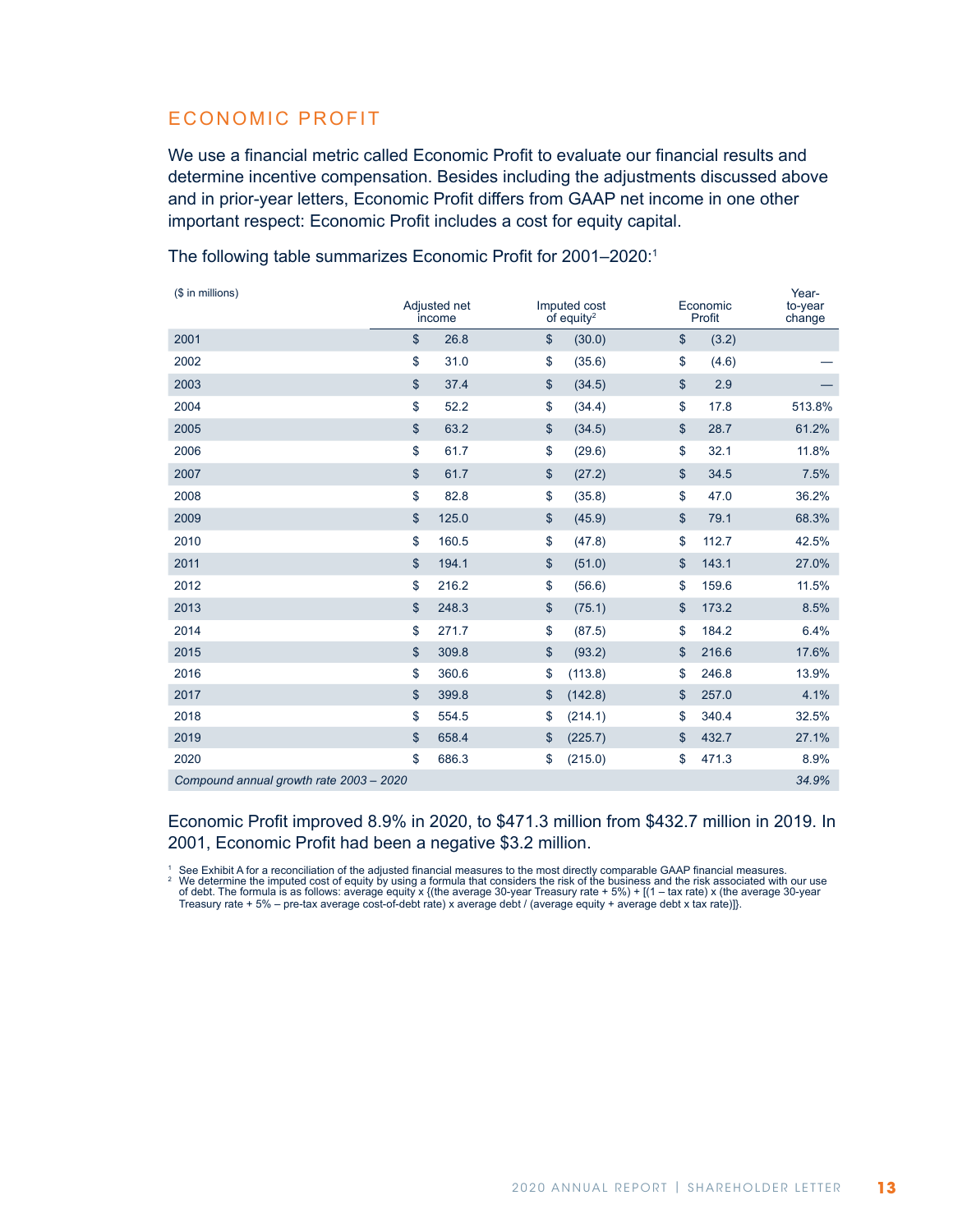Economic Profit is a function of three variables: the adjusted average amount of capital invested, the adjusted return on capital, and the adjusted weighted average cost of capital. The following table summarizes our financial performance in these areas since 2001:1

| (\$ in millions)                        | Adjusted average<br>capital invested | Adjusted return<br>on capital | Adjusted weighted<br>average cost of capital | Spread  |
|-----------------------------------------|--------------------------------------|-------------------------------|----------------------------------------------|---------|
| 2001                                    | \$<br>469.9                          | 7.7%                          | 8.4%                                         | $-0.7%$ |
| 2002                                    | \$<br>462.0                          | 7.9%                          | 8.9%                                         | $-1.0%$ |
| 2003                                    | \$<br>437.5                          | 9.7%                          | 9.0%                                         | 0.7%    |
| 2004                                    | \$<br>483.7                          | 12.3%                         | 8.6%                                         | 3.7%    |
| 2005                                    | \$<br>523.4                          | 13.7%                         | 8.3%                                         | 5.4%    |
| 2006                                    | \$<br>548.5                          | 13.9%                         | 8.1%                                         | 5.8%    |
| 2007                                    | \$<br>710.1                          | 11.9%                         | 7.0%                                         | 4.9%    |
| 2008                                    | \$<br>975.0                          | 11.3%                         | 6.4%                                         | 4.9%    |
| 2009                                    | \$<br>998.7                          | 14.6%                         | 6.7%                                         | 7.9%    |
| 2010                                    | \$<br>1,074.2                        | 17.7%                         | 7.2%                                         | 10.5%   |
| 2011                                    | \$<br>1,371.1                        | 16.8%                         | 6.4%                                         | 10.4%   |
| 2012                                    | \$<br>1,742.8                        | 14.7%                         | 5.5%                                         | 9.2%    |
| 2013                                    | \$<br>2,049.2                        | 14.1%                         | 5.7%                                         | 8.4%    |
| 2014                                    | \$<br>2,338.1                        | 13.2%                         | 5.3%                                         | 7.9%    |
| 2015                                    | \$<br>2,831.9                        | 12.7%                         | 5.0%                                         | 7.7%    |
| 2016                                    | \$<br>3,572.0                        | 11.9%                         | 5.0%                                         | 6.9%    |
| 2017                                    | \$<br>4,276.4                        | 11.2%                         | 5.2%                                         | 6.0%    |
| 2018                                    | \$<br>5,420.9                        | 12.5%                         | 6.2%                                         | 6.3%    |
| 2019                                    | \$<br>6,372.2                        | 12.7%                         | 6.0%                                         | 6.7%    |
| 2020                                    | \$<br>7,076.0                        | 11.8%                         | 5.2%                                         | 6.6%    |
| Compound annual growth rate 2001 - 2020 | 15.3%                                |                               |                                              |         |

<sup>1</sup> See Exhibit A for a reconciliation of the adjusted financial measures to the most directly comparable GAAP financial measures.

As the table shows, we earned less than our cost of capital in 2001 and 2002. Although we were making steady progress in improving per loan profitability during this period, we were forced to reduce originations in 2002 due to capital constraints, which negatively impacted the reported results. From 2003 to 2011, Economic Profit improved as a result of growth in average capital, higher returns on capital and lower costs of capital. In 2003, our return on capital was 9.7%. In 2011, as a result of a favorable competitive environment, it was 16.8%. Since 2011, almost all of the growth in Economic Profit has occurred from increasing average capital. In each year from 2011 through 2017, the return on capital declined as competition returned to our market. The trend reversed in 2018 as our return on capital improved, by 130 basis points, due to a change in the federal tax rate. In 2019, our return on capital increased again, but by only 20 basis points.

Last year, our return on capital declined by 90 basis points due to the impact of COVID-19 on loan performance. As mentioned above, at the end of the first quarter, we adjusted our forecasting models downward in anticipation that the pandemic would negatively impact loan performance. Because we treat changes in forecasted cash flows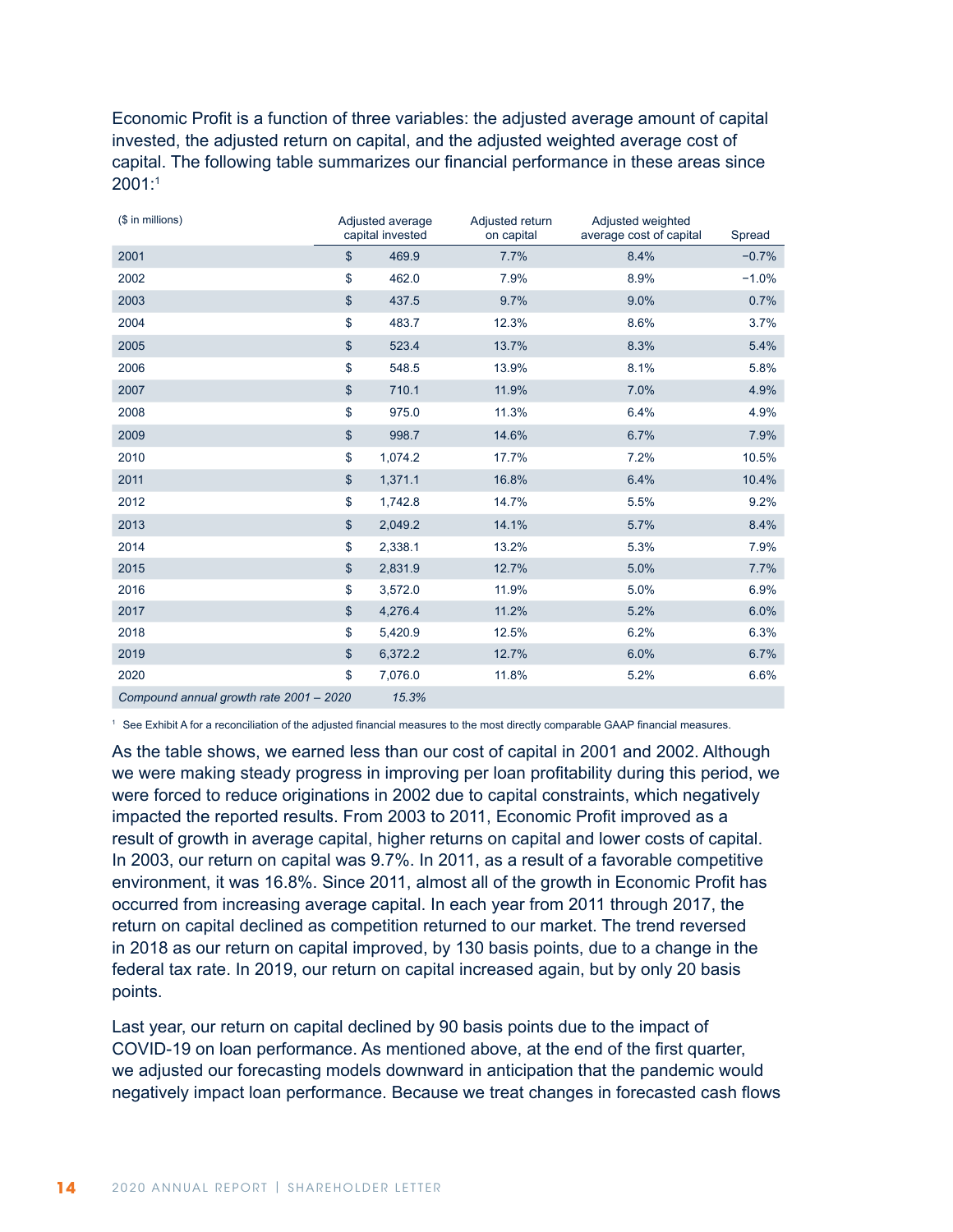as an adjustment to our loan yield for adjusted earnings, the impact of that adjustment on our return on capital didn't occur until the second quarter. That adjustment was the primary reason our adjusted return on capital fell from 12.6% in the first quarter to 10.8% in the second. Then, as loan performance improved in the second half of the year, the adjusted return on capital improved as well, to 11.3% in the third quarter and 12.5% in the fourth.

There are several points worth mentioning. First, we have grown adjusted average capital each year starting in 2004. The growth is a direct result of our success in growing the number of active dealers. While variables like volume per dealer and contract size impact adjusted average capital growth as well, the trend in the number of active dealers tells us much of what we need to know to understand the trajectory of our business. Growing the number of active dealers makes future Economic Profit growth likely. If we are unable to grow the number of active dealers, Economic Profit growth will likely stall. This is important since last year the number of active dealers declined. While I believe the pandemic contributed to this decline, the downturn follows a trend of decelerating growth which began in 2016. (I discuss this trend in more detail in a later section.)

Second, while the return on capital has been volatile, expenses as a percentage of adjusted average capital have declined for 13 of the last 14 years, to 4.6% in 2020 from 15.1% in 2006. This underscores the importance of growing average capital. As long as the return on incremental capital invested exceeds the cost of that capital, growing average capital increases Economic Profit directly. In addition, growing average capital improves the return on capital by reducing the impact of expenses, since a portion of our expenses are fixed. The volatility in the return on capital is due to the revenue component, which moves up and down based on the competitive environment. When the competitive environment is favorable, we reduce advance rates (the amount we pay the dealer at loan origination), and that increases our return. When the competitive environment worsens, the opposite occurs. But growing expenses more slowly than capital allows us to achieve greater returns in both favorable and unfavorable environments.

Finally, in last year's letter, I wrote that I believed growing Economic Profit in 2020 would be a challenge. We did better than I expected. While the impact of the pandemic on loan performance caused our return on capital to fall, the weighted average cost of capital fell by almost the same amount. Adjusted average capital grew by 11.0% and Economic Profit by 8.9%. Although we exceeded my expectation last year, the challenges I described last year are still present. While adjusted average capital grew 11.0%, this growth was primarily a function of rapid loan growth that occurred in 2018. Adjusted average capital growth declined during 2020 to 7.7% in the fourth quarter from 15.1% in the first quarter. The improved loan performance that occurred during the second half of the year did provide some positive momentum to the return on capital, but when returns eventually flatten, Economic Profit growth will stall unless growth in active dealers and adjusted average capital can be addressed.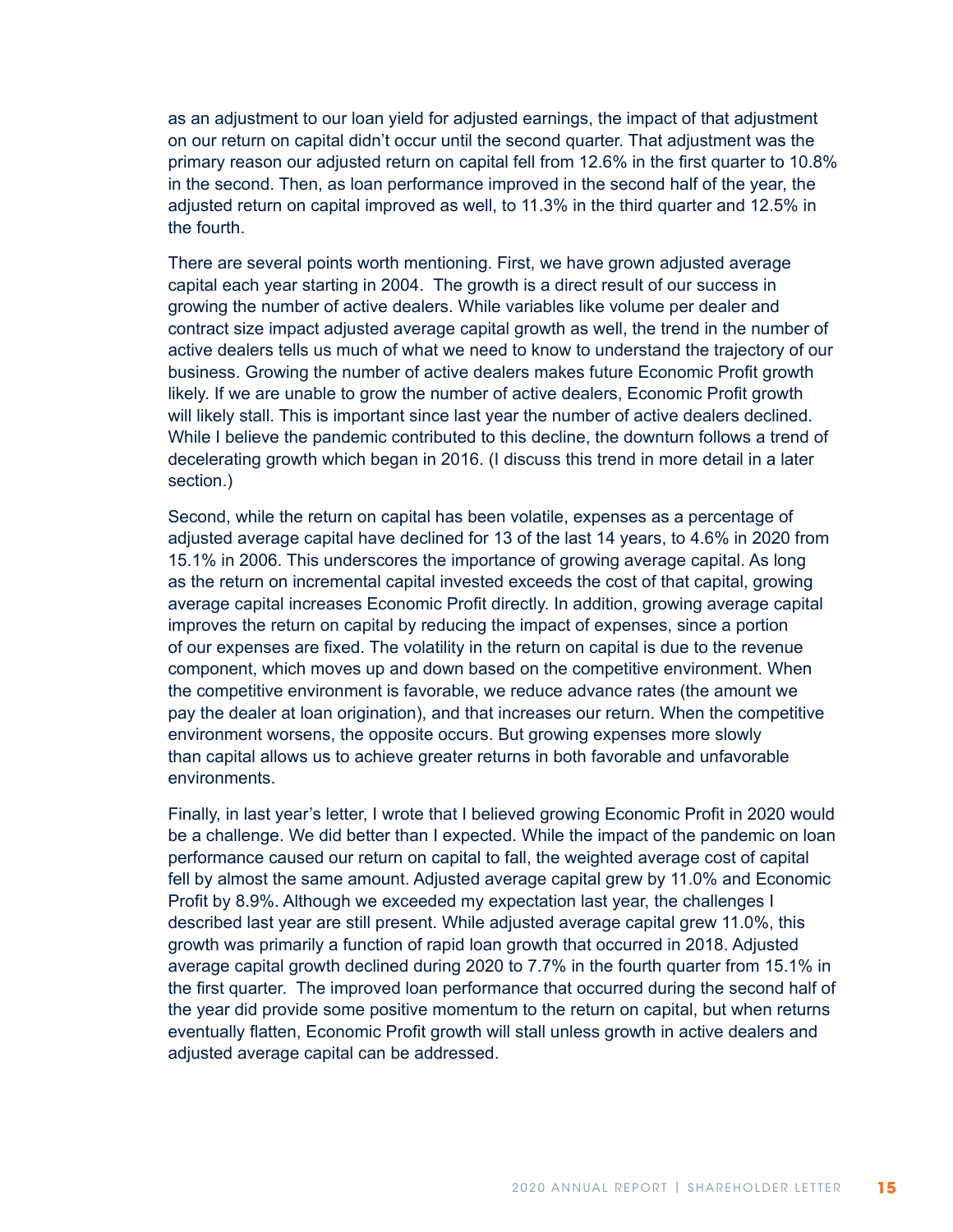We could achieve more loan volume and faster growth in average capital by increasing advance rates, but using Economic Profit as our primary financial performance measure means we need to carefully assess the impact of higher advance rates not just on volume but on the return on capital. As the spread between the return on capital and the weighted average cost of capital narrows, the break-even level of growth in capital invested required to offset a further narrowing increases. For example, in 2011, when the spread between the adjusted return on capital and the weighted average cost of capital was 10.4%, a 100-basis-point reduction in this spread would have required growth in average capital of 10.6% in order to achieve an equivalent amount of Economic Profit  $(10.4\% / (10.4\% - 1.0\%) - 1)$ . Today, that same 100-basis-point reduction in the spread would require average capital growth of  $17.9\%$  (6.6% / (6.6% – 1.0%) – 1). This means that today, in contrast with 2011, we have limited ability to generate Economic Profit growth by pricing our product more aggressively. Pricing more aggressively would generate more volume and faster growth in average capital, but the reduction in our return on capital would, based on our current calculations, mean an overall reduction in the amount of Economic Profit we would be generating on new loans.

Although future growth in Economic Profit is not assured, we do think additional gains are possible once the COVID-19 crisis is behind us. To the extent such gains occur, we expect they will be a direct result of our daily efforts to improve our product and our culture. What we won't do is take risks that we think are unwise in an effort to grow beyond the natural constraints that are part of any business. We will continue to focus on what we know best, and we will continue to invest your capital in ways we believe make sense. What we can't invest with a margin of safety we will return to you.

## LOAN PERFORMANCE

One of the most important variables determining our financial success is loan performance. The most critical time to correctly assess future loan performance is at loan inception, since that is when we determine the amount we pay to the dealer.

At loan inception, we use a statistical model to estimate the expected collection rate for each loan. The statistical model is called a credit scorecard. Most consumer finance companies use such a tool to forecast the performance of the loans they originate. Our credit scorecard combines credit bureau data, customer data supplied in the credit application, vehicle data, dealer data, and data captured from the loan transaction such as the initial loan term or the amount of the down payment received from the customer. We developed our first credit scorecard in 1998 and have revised it several times since then. An accurate credit scorecard allows us to properly price new loan originations, which improves the probability that we will actually realize our expected returns on capital.

Subsequent to loan inception, we continue to evaluate the expected collection rate for each loan. Our evaluation becomes more accurate as the loans age, since we use actual loan performance data in our forecast. By comparing our current expected collection rate for each loan with the rate we projected at the time of origination, we are able to assess the accuracy of that initial forecast.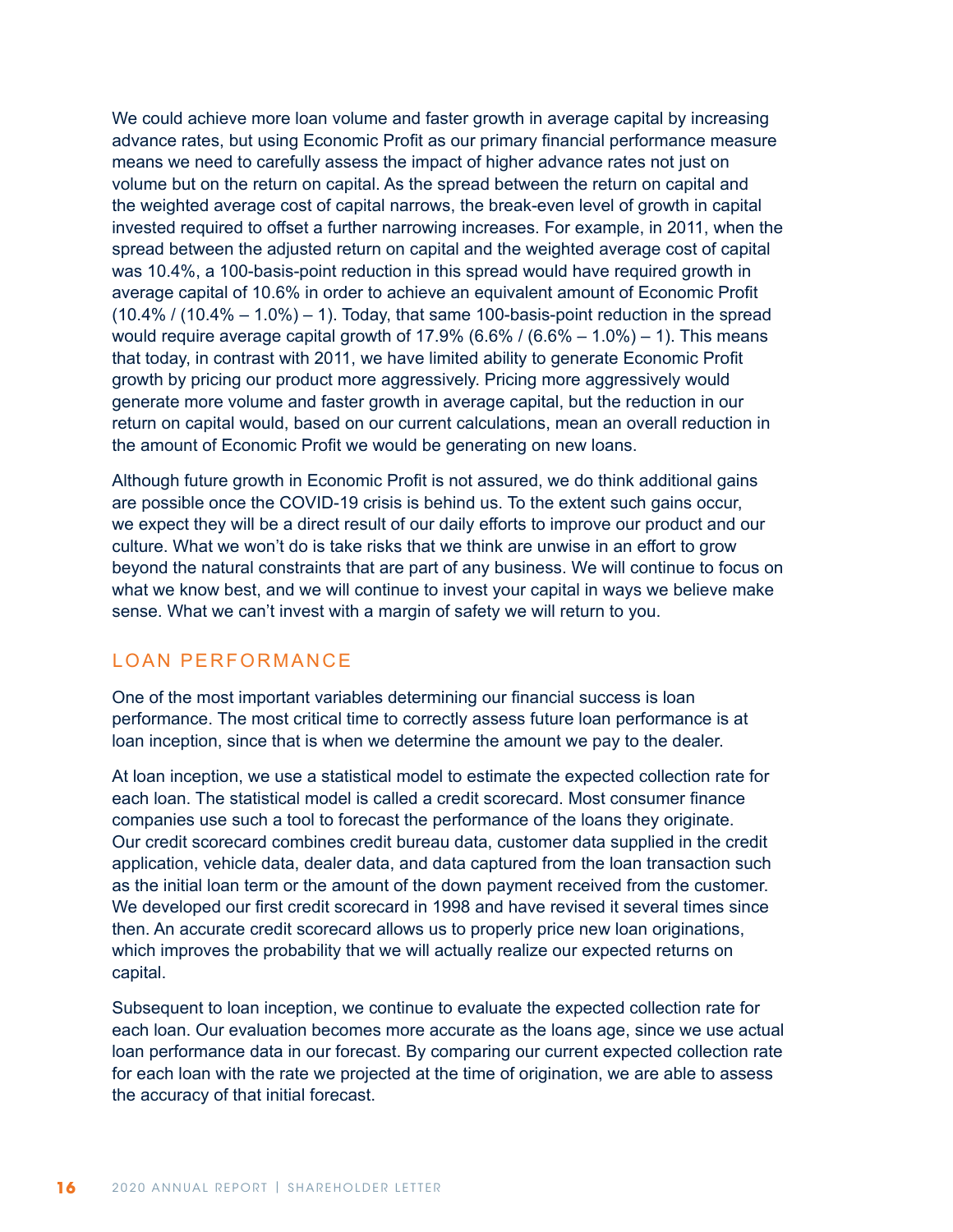|                      | December 31, 2020, forecast | Initial forecast | Variance |
|----------------------|-----------------------------|------------------|----------|
| 2001                 | 67.3%                       | 70.4%            | $-3.1%$  |
| 2002                 | 70.4%                       | 67.9%            | 2.5%     |
| 2003                 | 73.7%                       | 72.0%            | 1.7%     |
| 2004                 | 73.0%                       | 73.0%            | 0.0%     |
| 2005                 | 73.6%                       | 74.0%            | $-0.4%$  |
| 2006                 | 70.0%                       | 71.4%            | $-1.4%$  |
| 2007                 | 68.1%                       | 70.7%            | $-2.6%$  |
| 2008                 | 70.4%                       | 69.7%            | 0.7%     |
| 2009                 | 79.5%                       | 71.9%            | 7.6%     |
| 2010                 | 77.7%                       | 73.6%            | 4.1%     |
| 2011                 | 74.8%                       | 72.5%            | 2.3%     |
| 2012                 | 73.8%                       | 71.4%            | 2.4%     |
| 2013                 | 73.4%                       | 72.0%            | 1.4%     |
| 2014                 | 71.6%                       | 71.8%            | $-0.2%$  |
| 2015                 | 65.2%                       | 67.7%            | $-2.5%$  |
| 2016                 | 63.6%                       | 65.4%            | $-1.8%$  |
| 2017                 | 64.1%                       | 64.0%            | 0.1%     |
| 2018                 | 64.0%                       | 63.6%            | 0.4%     |
| 2019                 | 64.4%                       | 64.0%            | 0.4%     |
| 2020                 | 64.8%                       | 63.4%            | 1.4%     |
| Average <sup>1</sup> | 67.5%                       | 67.1%            | 0.4%     |

The following table compares, for each of the last 20 years, our December 31, 2020, forecast of loan performance with our initial forecast:

<sup>1</sup> Calculated using a weighted average based on loan origination dollars.

Loan performance can be explained by a combination of internal and external factors. Internal factors include the quality of our origination and collection processes, the quality of our credit scorecard, and changes in our policies governing new loan originations. External factors include the unemployment rate, the retail price of gasoline, vehicle wholesale values, and the cost of other required expenditures (such as for food and energy) that impact our customers. In addition, the level of competition is thought to impact loan performance through something called adverse selection.

Adverse selection as it relates to our market refers to an inverse correlation between the number of lenders that are competing for the loan and the accuracy of an empirical scorecard. Said another way, without any competition it is relatively easy to build a scorecard which accurately assesses the probability of payment based on attributes collected at the time of loan origination. As competition increases, creating an accurate scorecard becomes more challenging.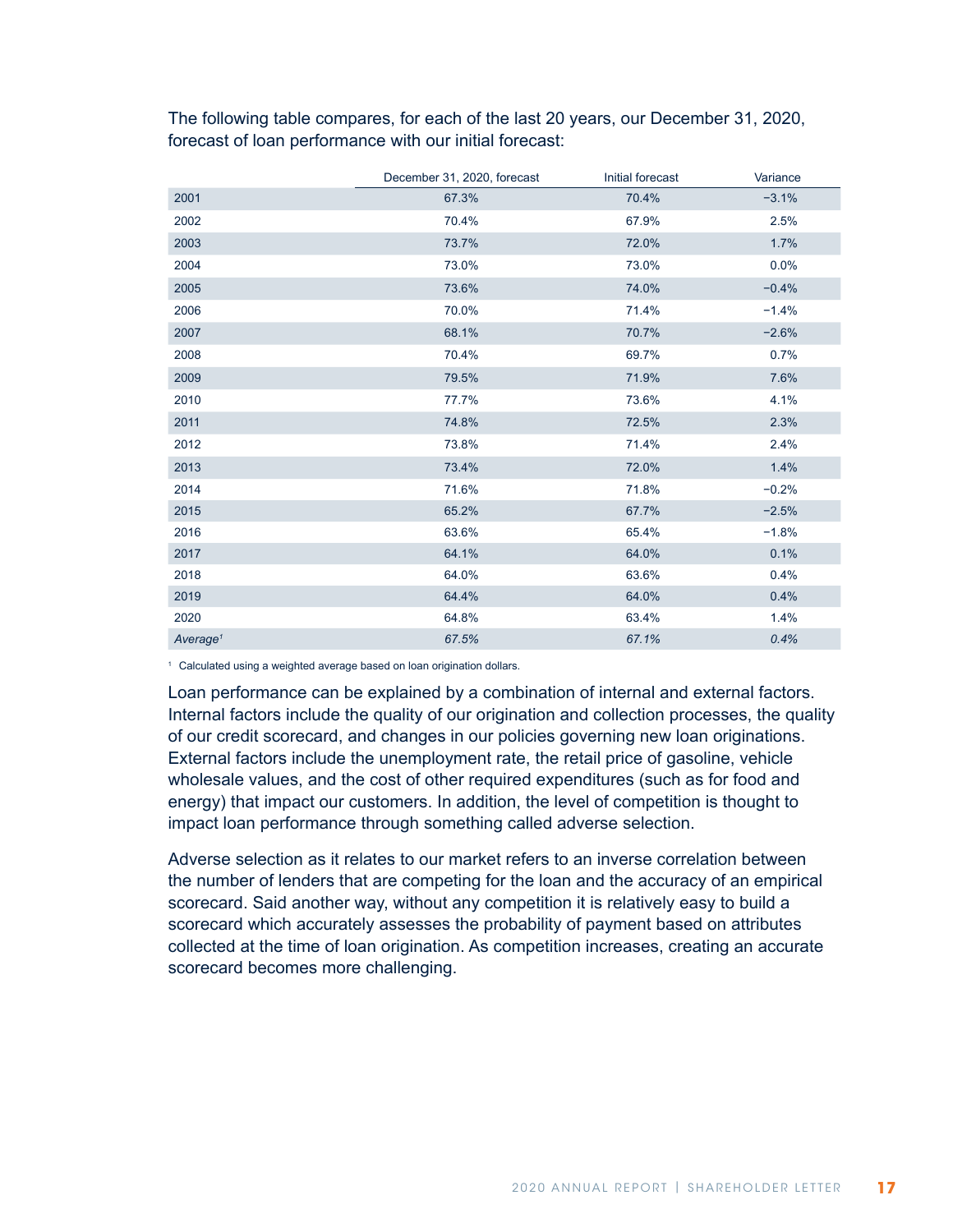To illustrate adverse selection, we will give a simple example. Assume that the scorecard we use to originate loans is based on a single variable, the amount of the customer's down payment, and that the higher the down payment, the higher the expected collection rate. Assume that for many years, we have no competitors and we accumulate performance data indicating that loans with down payments above \$1,000 consistently produce the same average collection rate. Then assume that we begin to compete with another lender whose scorecard ignores down payment and instead emphasizes the amount of the customer's weekly income.

As the new lender begins to originate loans, our mix of loans will be impacted as follows: We will start to receive loans for borrowers with lower average weekly incomes as the new lender originates loans for borrowers with higher weekly incomes—i.e., borrowers whose loans we would have previously originated. Furthermore, since our scorecard only focuses on down payment, the shift in our borrower mix will not be detected by our scorecard, and our collection rate expectation will remain unchanged. It is easy to see that this shift in borrower characteristics will have a negative impact on loan performance, and that this impact will be missed by our scorecard.

Although the real world is more complex than this simple example—with hundreds of lenders competing for loans and with each lender using many variables in its scorecard—adverse selection is something that probably does impact loan performance.

Over the 20-year period shown in the table above, our loans have performed on average 40 basis points better than our initial forecasts. Loans originated in seven of the 20 years have yielded actual collection results worse than our initial estimates.

Loans originated in 2001 had an unfavorable variance of 310 basis points. We attribute this result to major changes we made that year in our origination systems and loan programs, as well as a new collection system we implemented the following year.

Loans originated in 2005, 2006 and 2007 performed worse than our initial forecasts by 40, 140 and 260 basis points, respectively. Since these loans were made in a highly competitive period and serviced during a severe economic downturn, this result is not surprising. What is noteworthy, however, is that the underperformance was modest. To put the underperformance in perspective, we estimate that a 100-basis-point change in our collection forecast impacts the return on capital by 40–60 basis points. As a result, loans originated during this period were still very profitable, even though they performed worse than we had forecast.

Loans originated in 2014, 2015 and 2016 also performed worse than our initial forecasts, by 20, 250 and 180 basis points, respectively. We attribute the underperformance to the impact of adverse selection that occurred due to an increase in competition during this period. Again, although the loans performed worse than our initial estimates, they still earned a return above our cost of capital.

Loans originated in 13 of the 20 years performed better than or as well as our initial forecasts. The performance of loans originated in 2009 and 2010 exceeded our initial forecasts by 760 and 410 basis points, respectively. These large positive variances were due to reductions we made in our initial forecasts during this period based on our concerns about how the economic environment might impact loan performance. In retrospect, our adjustments were too large, and the loans originated during those two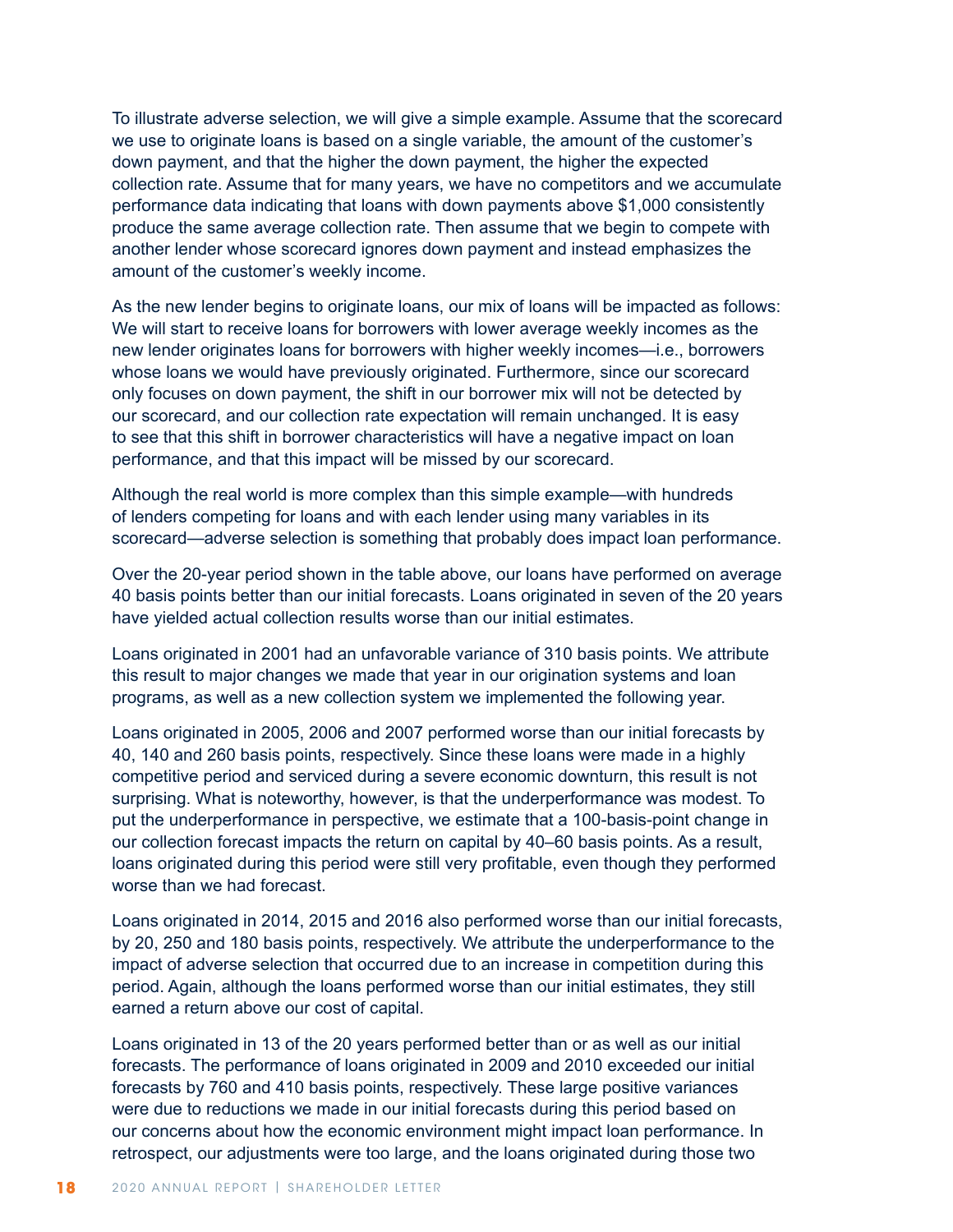years performed better than we had forecast. It is instructive that our largest forecasting errors over the past 20 years have occurred because we were too pessimistic about loan performance, not because we were too optimistic—a result which we do not believe is typical in our industry.

Our forecast as of year-end 2020 for loans originated in 2019 and 2020 exceeds our initial estimate by 40 and 140 basis points, respectively. While we recognize that the forecast for those years could still change, we are encouraged thus far by the way these loans have performed in an economic environment impacted by the pandemic.

We have understood for many years that expecting to predict the performance of our loans with exacting precision is not realistic. For this reason, we have always made it a priority to maintain a margin a safety so that, even if our forecasts prove to be optimistic, our loans will still be profitable. Because of this approach, we can withstand a significant deterioration in loan performance and still have an opportunity to move forward and create significant value for our shareholders.

### UNIT VOLUME

The following table summarizes the growth in number of loans, or unit volume, for 2001–2020:

|                                         | Unit volume | Year-to-year change |
|-----------------------------------------|-------------|---------------------|
| 2001                                    | 61,928      |                     |
| 2002                                    | 49,801      | $-19.6%$            |
| 2003                                    | 61,445      | 23.4%               |
| 2004                                    | 74,154      | 20.7%               |
| 2005                                    | 81,184      | 9.5%                |
| 2006                                    | 91,344      | 12.5%               |
| 2007                                    | 106,693     | 16.8%               |
| 2008                                    | 121,282     | 13.7%               |
| 2009                                    | 111,029     | $-8.5%$             |
| 2010                                    | 136,813     | 23.2%               |
| 2011                                    | 178,074     | 30.2%               |
| 2012                                    | 190,023     | 6.7%                |
| 2013                                    | 202,250     | 6.4%                |
| 2014                                    | 223,998     | 10.8%               |
| 2015                                    | 298,288     | 33.2%               |
| 2016                                    | 330,710     | 10.9%               |
| 2017                                    | 328,507     | $-0.7%$             |
| 2018                                    | 373,329     | 13.6%               |
| 2019                                    | 369,805     | $-0.9%$             |
| 2020                                    | 341,967     | $-7.5%$             |
| Compound annual growth rate 2001 - 2020 |             | 9.4%                |

Since 2001, unit volume has grown at a compounded annual rate of 9.4%. In 2020, unit volume declined 7.5%.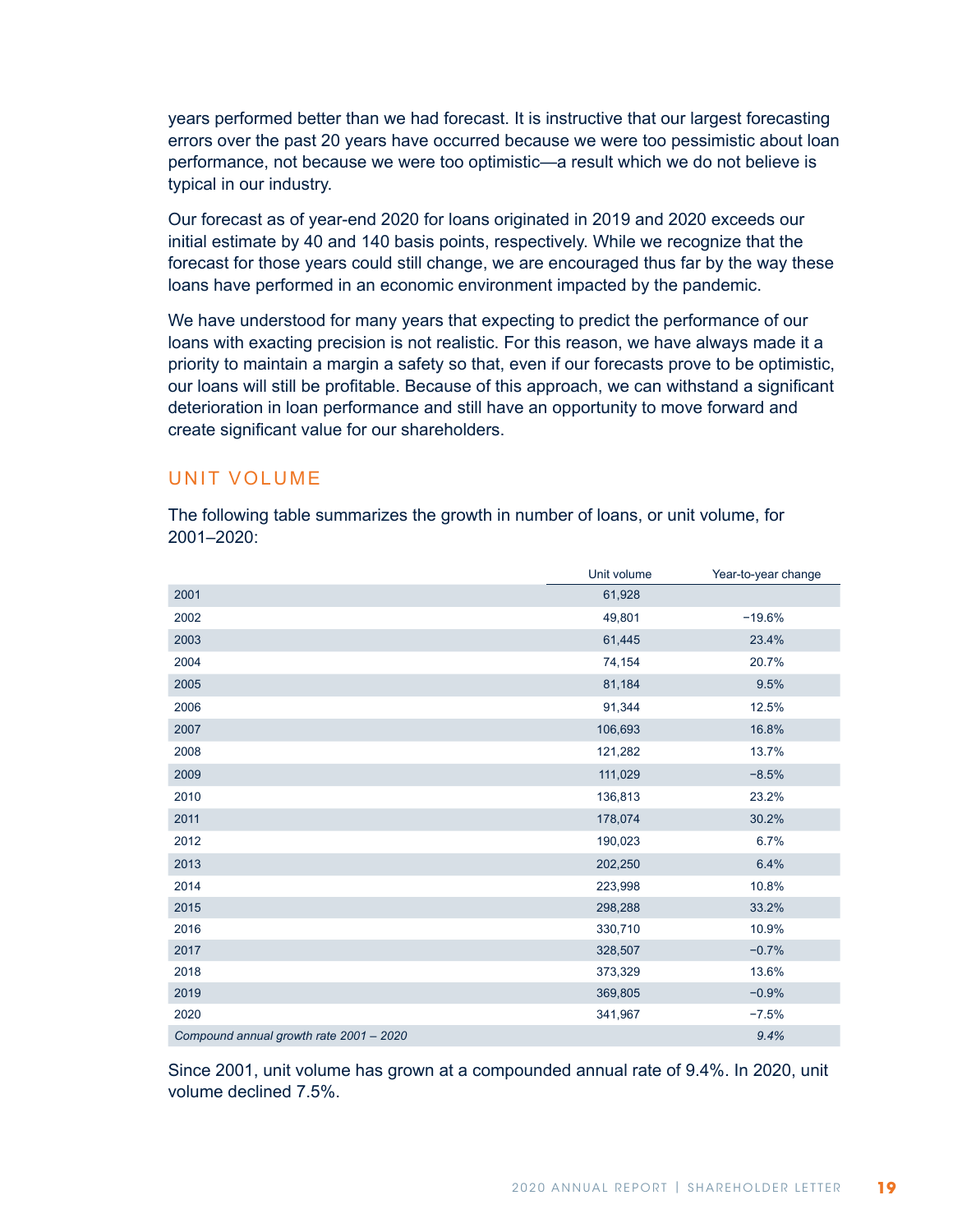Unit volume is a function of the number of active dealers and the average volume per dealer. The following table summarizes the trend in each of these variables from 2001 to 2020:

|      | Active dealers | Year-to-year change | Unit volume per dealer | Year-to-year change |
|------|----------------|---------------------|------------------------|---------------------|
| 2001 | 1,180          |                     | 52.5                   |                     |
| 2002 | 843            | $-28.6%$            | 59.1                   | 12.6%               |
| 2003 | 950            | 12.7%               | 64.7                   | 9.5%                |
| 2004 | 1,212          | 27.6%               | 61.2                   | $-5.4%$             |
| 2005 | 1,759          | 45.1%               | 46.2                   | $-24.5%$            |
| 2006 | 2,214          | 25.9%               | 41.3                   | $-10.6%$            |
| 2007 | 2,827          | 27.7%               | 37.7                   | $-8.7%$             |
| 2008 | 3,264          | 15.5%               | 37.2                   | $-1.3%$             |
| 2009 | 3,168          | $-2.9%$             | 35.0                   | $-5.9%$             |
| 2010 | 3,206          | 1.2%                | 42.7                   | 22.0%               |
| 2011 | 3,998          | 24.7%               | 44.5                   | 4.2%                |
| 2012 | 5,319          | 33.0%               | 35.7                   | $-19.8%$            |
| 2013 | 6,394          | 20.2%               | 31.6                   | $-11.5%$            |
| 2014 | 7,247          | 13.3%               | 30.9                   | $-2.2%$             |
| 2015 | 9,064          | 25.1%               | 32.9                   | 6.5%                |
| 2016 | 10,536         | 16.2%               | 31.4                   | $-4.6%$             |
| 2017 | 11,551         | 9.6%                | 28.4                   | $-9.6%$             |
| 2018 | 12,528         | 8.5%                | 29.8                   | 4.9%                |
| 2019 | 13,399         | 7.0%                | 27.6                   | $-7.4%$             |
| 2020 | 12,690         | $-5.3%$             | 26.9                   | $-2.5%$             |

As the table shows, the gain in unit volume since 2001 has resulted, in most years, from an increase in the number of active dealers partially offset by a reduction in volume per dealer. Prior to the pandemic, we faced two challenges in growing unit volume. First, increased competition was making it more difficult to enroll new dealers and more difficult to retain those who had already enrolled, since they had more alternatives to choose from. In addition, increased competition was putting downward pressure on volume per dealer. Second, as the number of active dealers increased, it became harder to grow at the same rate. The impact of these challenges is apparent starting in 2016. After rapid growth in 2015, active dealer growth slowed each year from 2016 to 2019.

Last year, the pandemic added a third challenge. Starting in March, we experienced a significant decline in the demand for our product as authorities placed limits on economic activity in an effort to slow the spread of the virus. Those same restrictions hampered the ability of our field sales force to conduct in-person meetings with dealers, which reduced the sales force's effectiveness. Unit volume in the first quarter declined by 10.1% from the same period of the prior year. Unit volume increased by 5.7% in the second quarter as stimulus payments increased demand. But the impact was temporary, and unit volume fell by 8.8% and 18.1% in the third and fourth quarters, respectively.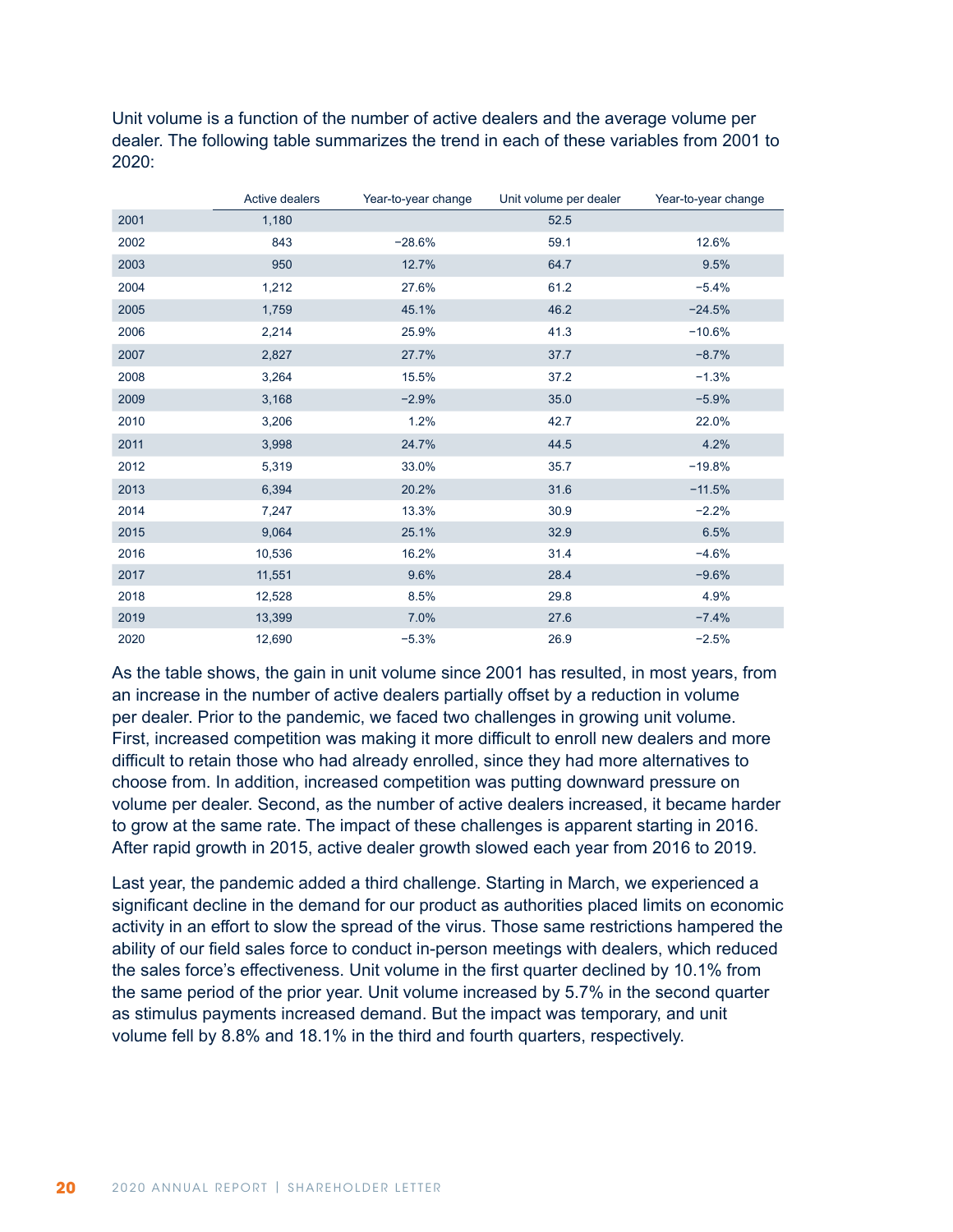We are hopeful that the end of the pandemic is near and that a more normal environment will help us achieve more robust growth. However, the challenges that were present before the pandemic are likely to still be present after it ends. There are no easy answers to these challenges, but we operate in a large market. We believe there are still many dealers that would benefit from our program whom we have not yet been able to enroll.

### PURCHASE PROGRAM

We have two programs: the Portfolio program and the Purchase program. We have offered the Portfolio program since the late 1980s, and the Purchase program since 2005. The Portfolio program has produced 79.7% of our unit volume since 2005. This program provides dealers with a cash payment at the time the loan is originated (the "advance") and additional payments over time based on the performance of the loan (the "dealer holdback"). There are several aspects of the Portfolio program that we believe are advantageous. First, as described earlier, paying the dealer based on the performance of the loan creates an alignment of interests. Second, the dealer holdback provides a layer of protection in case our actual collection results are less than we forecasted. If that occurs, we offset a significant portion of the shortfall by reducing our dealer holdback liability. Finally, if loan performance is equal to or better than our expectations, the dealer ultimately makes more money from using the Portfolio program than from using the Purchase program. We love it when our dealers experience a financial reward for helping the customer succeed.

The Purchase program is a more traditional indirect auto finance product in that the dealer receives only a single payment at loan origination in exchange for assigning the loan to us. There is no financial incentive for the dealer tied to the performance of the loan, and we are not insulated from credit risk. With Purchase loans, if actual collections are less than we forecasted, our revenue is impacted by the full amount of any shortfall.

Given the advantages of the Portfolio program, we strongly prefer to invest in it as much of our capital as possible. However, because it generates high returns on capital, in most periods we have been unable to grow the program rapidly enough for it to absorb all of the capital generated. We developed the Purchase program both to attract dealers who have historically not been interested in our Portfolio program, and to gain an additional way to invest capital at attractive returns.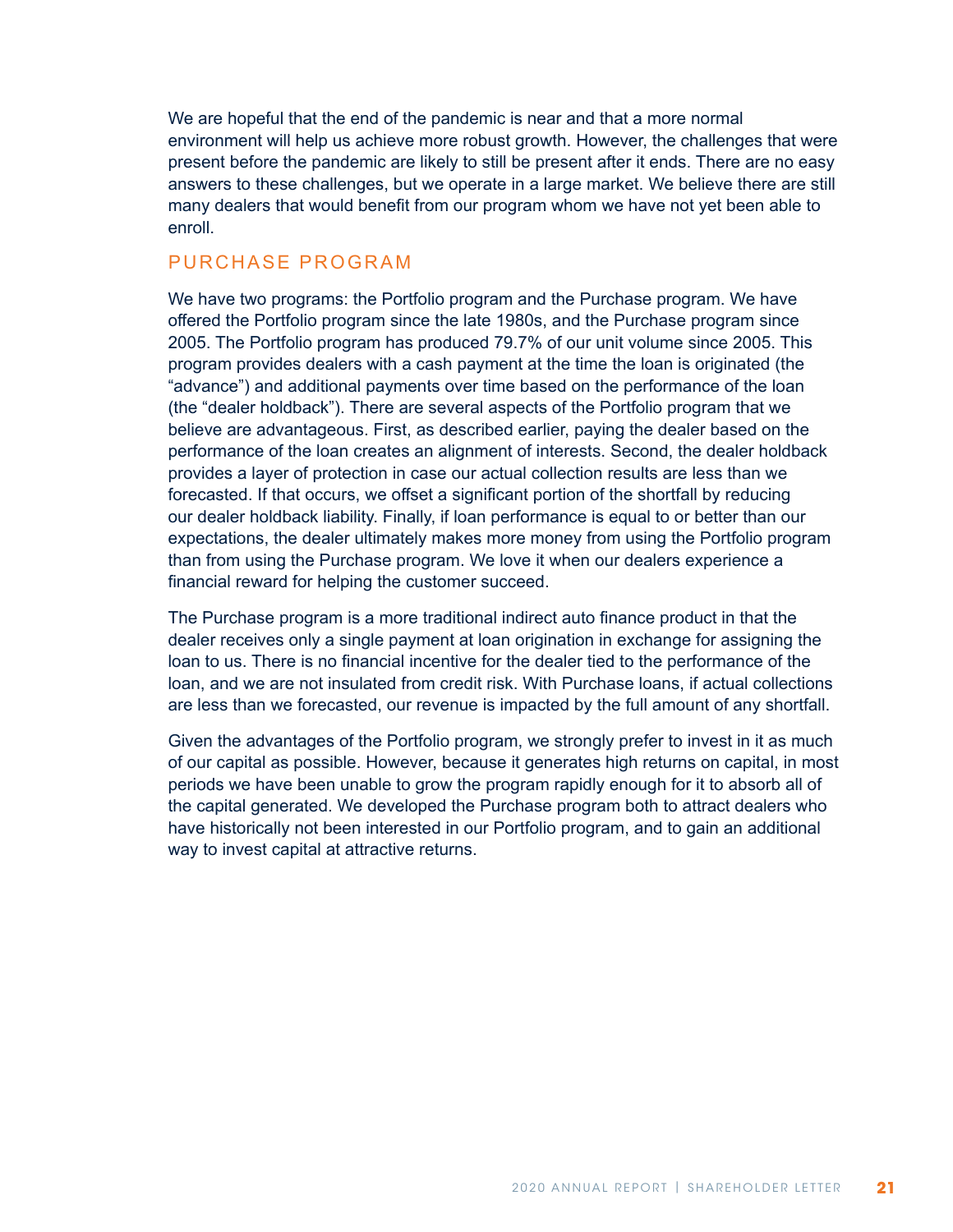|                                            |                | Total                  |                | Portfolio program      | Purchase program |                        |  |
|--------------------------------------------|----------------|------------------------|----------------|------------------------|------------------|------------------------|--|
| Consumer Ioan<br>assignment year           | Unit<br>volume | Year-to-year<br>change | Unit<br>volume | Year-to-year<br>change | Unit<br>volume   | Year-to-year<br>change |  |
| 2005                                       | 81,184         |                        | 73,708         |                        | 7,476            |                        |  |
| 2006                                       | 91,344         | 12.5%                  | 87,519         | 18.7%                  | 3,825            | $-48.8%$               |  |
| 2007                                       | 106,693        | 16.8%                  | 87,872         | 0.4%                   | 18,821           | 392.1%                 |  |
| 2008                                       | 121,282        | 13.7%                  | 85,092         | $-3.2%$                | 36,190           | 92.3%                  |  |
| 2009                                       | 111,029        | $-8.5%$                | 96,076         | 12.9%                  | 14,953           | $-58.7%$               |  |
| 2010                                       | 136,813        | 23.2%                  | 124,388        | 29.5%                  | 12,425           | $-16.9%$               |  |
| 2011                                       | 178,074        | 30.2%                  | 164,653        | 32.4%                  | 13,421           | 8.0%                   |  |
| 2012                                       | 190,023        | 6.7%                   | 177,985        | 8.1%                   | 12.038           | $-10.3%$               |  |
| 2013                                       | 202,250        | 6.4%                   | 189,101        | 6.2%                   | 13,149           | 9.2%                   |  |
| 2014                                       | 223.998        | 10.8%                  | 203.155        | 7.4%                   | 20.843           | 58.5%                  |  |
| 2015                                       | 298,288        | 33.2%                  | 260,604        | 28.3%                  | 37,684           | 80.8%                  |  |
| 2016                                       | 330,710        | 10.9%                  | 260,026        | $-0.2%$                | 70.684           | 87.6%                  |  |
| 2017                                       | 328,507        | $-0.7%$                | 238,313        | $-8.4%$                | 90,194           | 27.6%                  |  |
| 2018                                       | 373,329        | 13.6%                  | 260.302        | 9.2%                   | 113,027          | 25.3%                  |  |
| 2019                                       | 369,805        | $-0.9%$                | 248,455        | $-4.6%$                | 121,350          | 7.4%                   |  |
| 2020                                       | 341,967        | $-7.5%$                | 219,246        | $-11.8%$               | 122,721          | 1.1%                   |  |
| Compound annual growth<br>rate 2005 - 2020 |                | 7.5%                   |                | 20.5%                  |                  | 10.1%                  |  |

#### The following table summarizes volume from each program since 2005:

Purchase loans have been profitable each year, including those years impacted by the 2007–2009 financial crisis. However, we recognize that if collections fall short of our forecast, the impact on profitability will be much greater with Purchase loans than with Portfolio loans. In other words, while Purchase loans have been very profitable historically, they are more risky.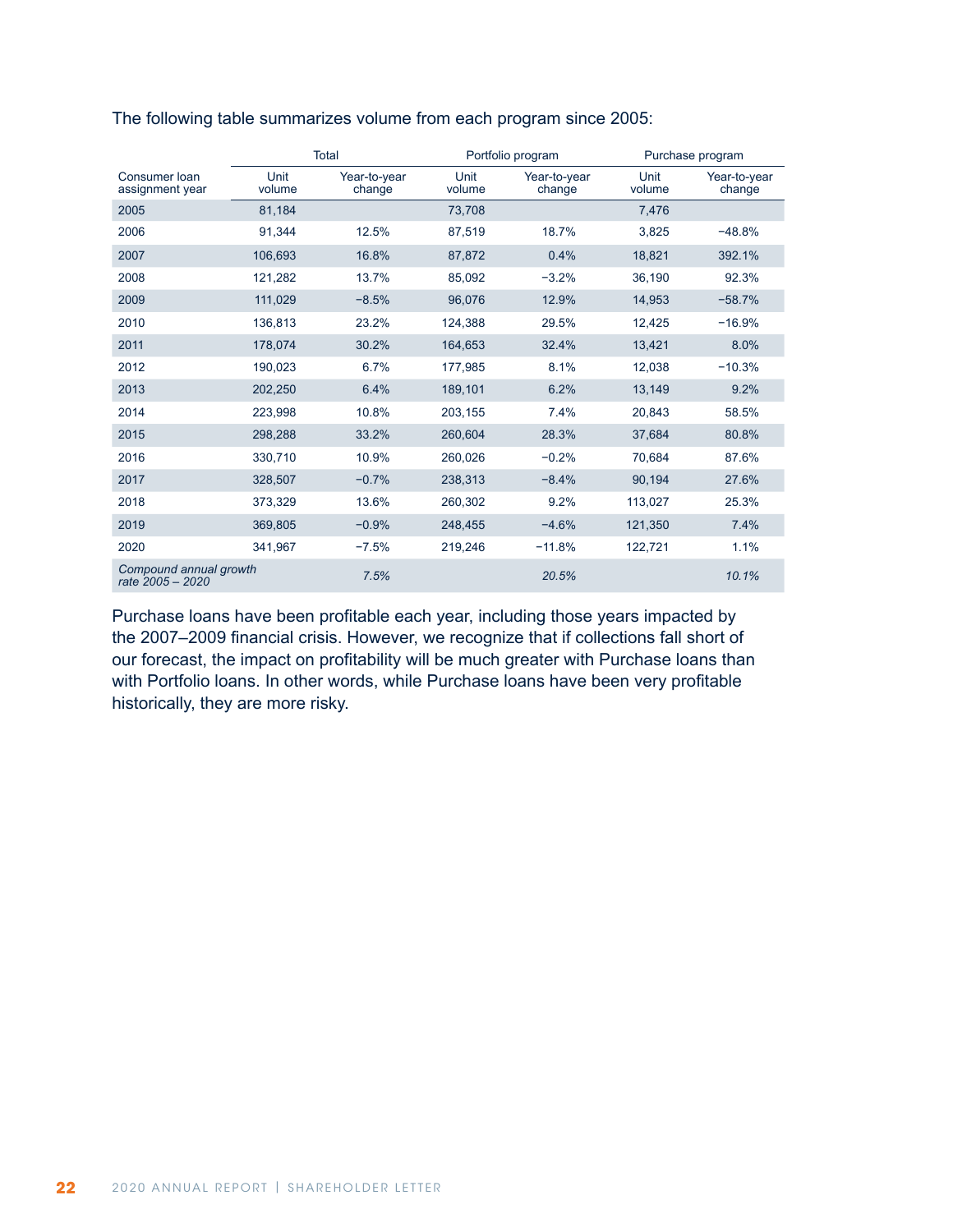|                                  |                                                        | Portfolio program   |          | Purchase program                                       |                            |          |  |
|----------------------------------|--------------------------------------------------------|---------------------|----------|--------------------------------------------------------|----------------------------|----------|--|
|                                  | Forecasted collection<br>percentage as of <sup>1</sup> |                     |          | Forecasted collection<br>percentage as of <sup>1</sup> |                            |          |  |
| Consumer Ioan<br>assignment year | December 31.<br>2020                                   | Initial<br>forecast | Variance | December 31.<br>2020                                   | <b>Initial</b><br>forecast | Variance |  |
| 2005                             | 73.6%                                                  | 74.0%               | $-0.4%$  | 75.7%                                                  | 74.7%                      | 1.0%     |  |
| 2006                             | 69.9%                                                  | 71.3%               | $-1.4%$  | 75.6%                                                  | 74.0%                      | 1.6%     |  |
| 2007                             | 68.0%                                                  | 70.2%               | $-2.2%$  | 68.6%                                                  | 72.7%                      | $-4.1%$  |  |
| 2008                             | 70.8%                                                  | 70.2%               | 0.6%     | 69.7%                                                  | 68.8%                      | 0.9%     |  |
| 2009                             | 79.3%                                                  | 72.1%               | 7.2%     | 80.8%                                                  | 70.5%                      | 10.3%    |  |
| 2010                             | 77.6%                                                  | 73.6%               | 4.0%     | 78.7%                                                  | 73.1%                      | 5.6%     |  |
| 2011                             | 74.6%                                                  | 72.4%               | 2.2%     | 76.4%                                                  | 72.7%                      | 3.7%     |  |
| 2012                             | 73.6%                                                  | 71.3%               | 2.3%     | 75.9%                                                  | 71.4%                      | 4.5%     |  |
| 2013                             | 73.4%                                                  | 72.1%               | 1.3%     | 74.3%                                                  | 71.6%                      | 2.7%     |  |
| 2014                             | 71.5%                                                  | 71.9%               | $-0.4%$  | 72.4%                                                  | 70.9%                      | 1.5%     |  |
| 2015                             | 64.5%                                                  | 67.5%               | $-3.0%$  | 68.8%                                                  | 68.5%                      | 0.3%     |  |
| 2016                             | 62.8%                                                  | 65.1%               | $-2.3%$  | 65.8%                                                  | 66.5%                      | $-0.7%$  |  |
| 2017                             | 63.4%                                                  | 63.8%               | $-0.4%$  | 65.6%                                                  | 64.6%                      | 1.0%     |  |
| 2018                             | 63.5%                                                  | 63.6%               | $-0.1%$  | 65.1%                                                  | 63.5%                      | 1.6%     |  |
| 2019                             | 64.1%                                                  | 63.9%               | 0.2%     | 65.1%                                                  | 64.2%                      | 0.9%     |  |
| 2020                             | 64.5%                                                  | 63.3%               | 1.2%     | 65.4%                                                  | 63.6%                      | 1.8%     |  |
| Average <sup>2</sup>             | 67.4%                                                  | 67.2%               | 0.2%     | 67.4%                                                  | 66.0%                      | 1.4%     |  |

The following table compares, for Portfolio loans and Purchase loans, our latest collection forecast with our initial forecast:

<sup>1</sup> The forecasted collection rates presented for Portfolio loans and Purchase loans reflect the loan classification at the time of assignment.<br>Under our Portfolio program, certain events may result in dealers' forfeiting

The table shows that over the last 16 years, Purchase loans have performed modestly better than have Portfolio loans, as indicated by their weighted average variances (of 140 basis points and 20 basis points, respectively). Purchase loans did perform worse than Portfolio loans in 2007, but we have made changes to our Purchase program since that time based on what we have learned.

Not all dealers are eligible for the Purchase program. We use data we have accumulated over time to decide which dealers are eligible. Most Purchase loans are generated from larger, franchised dealerships, a segment that has historically been difficult to penetrate with our Portfolio program.

In recent years, Purchase loans have grown more rapidly than Portfolio loans, as we have expanded our eligibility criteria and increased the amount we pay the dealer for the loans. We believe our current pricing still leaves us with a significant margin of safety and allows us to invest additional capital at attractive returns. If the competitive environment improves, we expect we will have more opportunity to invest our capital in Portfolio loans. If we do, we will likely reduce the portion of our capital invested in Purchase loans.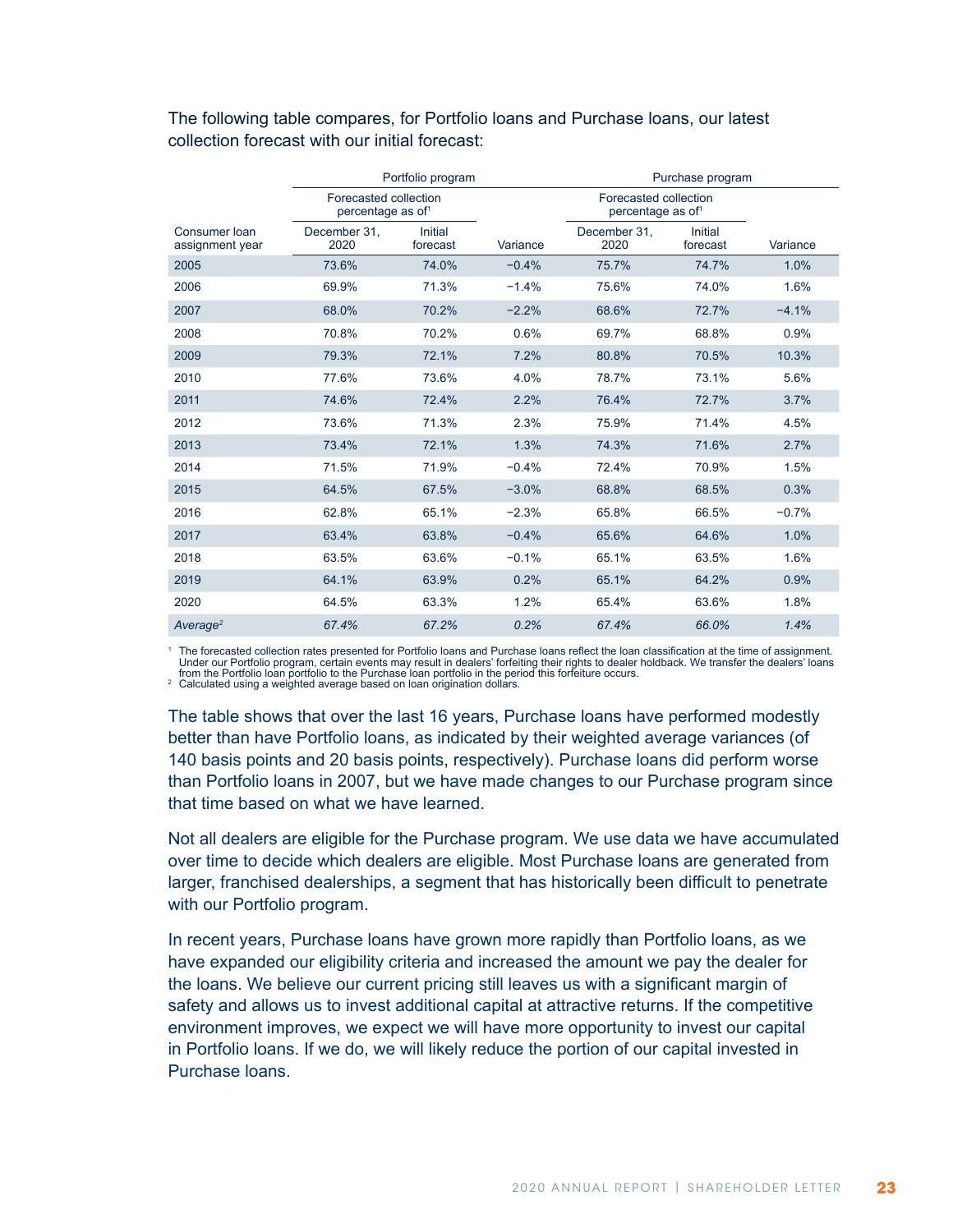## SHAREHOLDER DISTRIBUTIONS

Like any profitable business, we generate cash. Historically, we have used this cash to fund originations growth, repay debt or fund share repurchases.

We have used excess capital to repurchase shares when prices are at or below our estimate of intrinsic value (which is the discounted value of future cash flows). As long as the share price is at or below intrinsic value, we prefer share repurchases to dividends for several reasons. First, repurchasing shares below intrinsic value increases the value of the remaining shares. Second, distributing capital to shareholders through a share repurchase gives shareholders the option to defer taxes by electing not to sell any of their holdings. A dividend does not allow shareholders to defer taxes in this manner. Finally, repurchasing shares enables shareholders to increase their ownership, receive cash or do both based on their individual circumstances and view of the value of a Credit Acceptance share. (They do both if the proportion of shares they sell is smaller than the ownership stake they gain through the repurchase.) A dividend does not provide similar flexibility.

Since beginning our share repurchase program in mid-1999, we have repurchased approximately 36.0 million shares at a total cost of \$2.6 billion. In 2020, we repurchased approximately 1.3 million shares at a total cost of \$474.3 million.

At times, it will appear we have excess capital, but we won't be active in repurchasing our shares. This can occur for several reasons. First, the assessment of our capital position involves a high degree of judgment. We need to consider future expected capital needs and the likelihood that this capital will be available. Simply put, when our debt-to-equity ratio falls below the normal trend line, it doesn't necessarily mean we have concluded that we have excess capital. Our first priority is always to make sure we have enough capital to fund our business, and such assessments are always made using what we believe are conservative assumptions. Second, we may have excess capital but conclude our shares are overvalued relative to intrinsic value or are trading at a level where we believe it's likely they could be purchased at a lower price at some point in the future. The assessment of intrinsic value is also highly judgmental. Fortunately for shareholders, we have two members of our Board, Tom Tryforos and Scott Vassalluzzo, who have had long and remarkable careers in investing in equities and are perfectly suited for the task of assessing the value of our business. My track record is less impressive. For reasons I can't defend, I have often argued on the side of waiting for a lower price. After many years of being wrong, I have learned to defer to Tom and Scott on this topic. The final reason we may be inactive in repurchasing shares has been the most common one over the years. We have often found ourselves with excess capital at a time when the share price was attractive, but we were in possession of what we believed to be material information that had not yet been made public. During such periods, we suspend our share repurchases until the information has been disclosed.

Unless we disclose a different intention, shareholders should assume we are following the approach outlined in this section. Our first priority will be to fund the business. If we conclude we have excess capital, we will return that capital to shareholders through share repurchases. If we are inactive for a period, shareholders should not assume that we believe our shares are overvalued.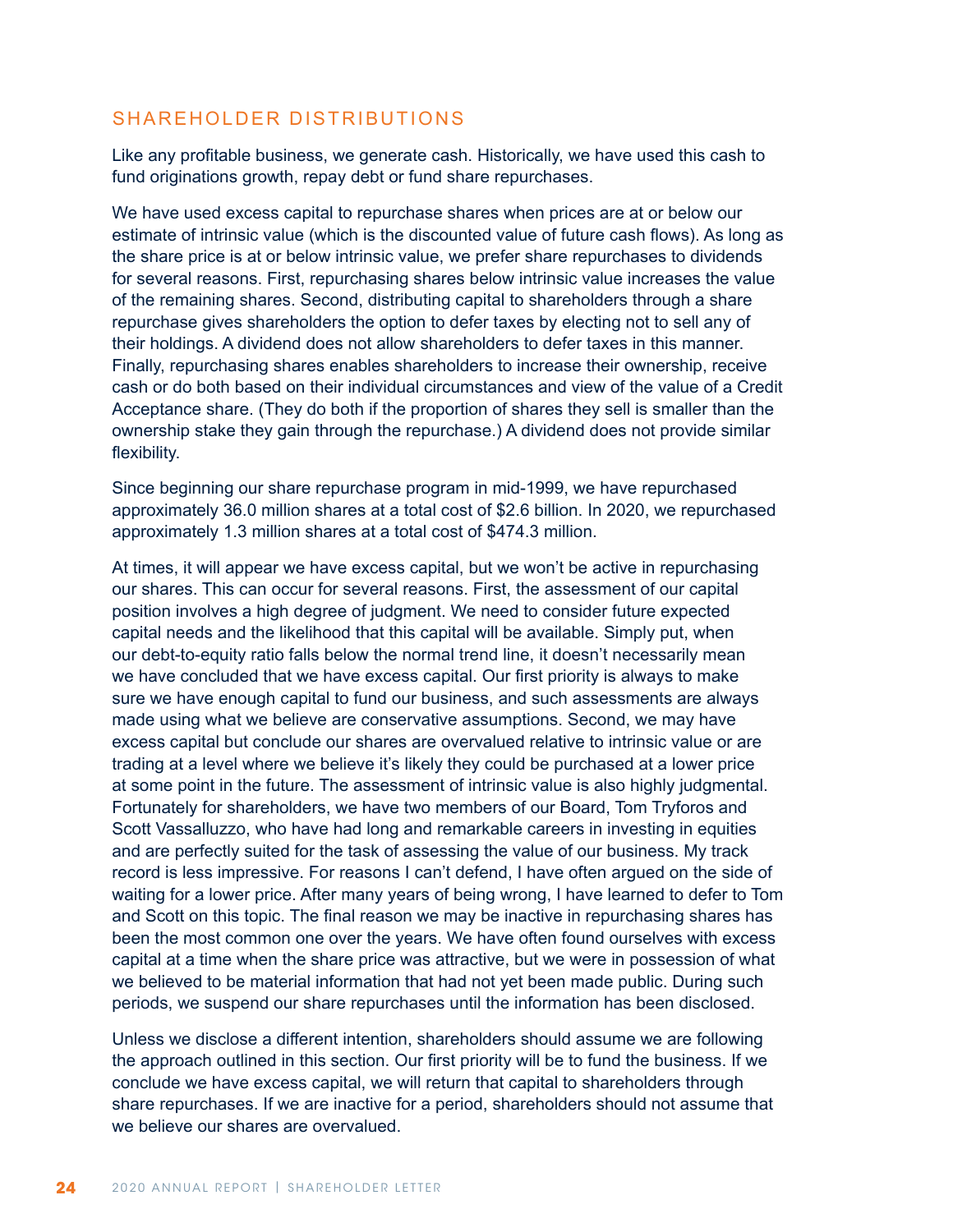## LITIGATION AND REGULATORY MATTERS

One of the most important issues for shareholders to consider is how the litigation and regulatory landscape will impact their investment. Unfortunately, since the Company has active litigation that requires a high degree of confidentiality, it is a topic that I am unable to discuss in this letter in much detail. With that qualification, and it is a significant one, I will say what I can.

First, for at least the last 25 years, long before the creation of the Bureau of Consumer Financial Protection, we have taken compliance seriously. We have worked hard to develop and implement what we describe as a Culture of Compliance. I hired Charlie Pearce, our Chief Legal Officer, in January of 1996, and he has spent the last 25 years building a comprehensive compliance management system that we believe is among the best in the industry. We understand that our business is governed by an extensive and often complex framework of laws and regulations, and our desire is to both comply with this framework and do what is right.

Second, shareholders should understand that the regulatory landscape has changed dramatically over the last 5–10 years. Many years ago, if a regulator identified a mistake or there existed a difference in interpretation of unclear rules or statutes, both sides would work toward a timely and efficient resolution that was fair to everyone. Regulators would make their expectations clear, and we would make sure we met those expectations. Credit was given for strong internal controls, and adverse actions were reserved for companies that didn't take compliance seriously. Today, the environment is much different.

Our public disclosures include six regulatory matters that are in process, with two of those being in litigation. We have closed four previously disclosed matters without any material adverse findings. The first of these matters started in mid-2014, which means we have been subject to almost continuous scrutiny for the last seven years. We have responded to informational requests on almost every aspect of our business and produced millions of pages of documents to support those responses. As I stated above, there isn't much I can say about the ongoing matters other than that our intention is to seek common ground where we can and defend ourselves vigorously when a compromise is unavailable. We take these matters seriously and they have our full attention.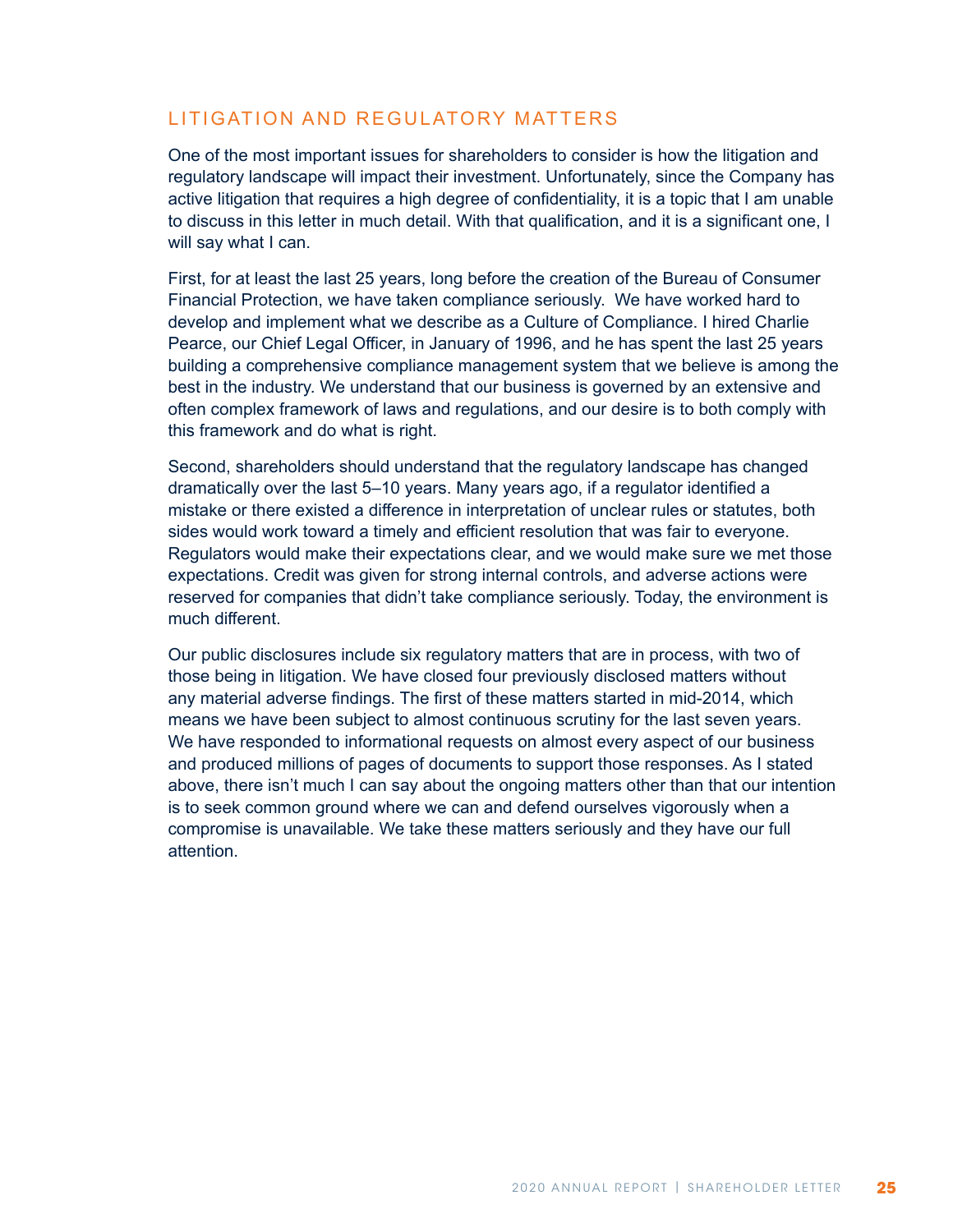## KEY SUCCESS FACTORS

Our financial success is a result of having a unique and valuable product and of putting in many years of hard work to develop our business.

Our core product has remained essentially unchanged for 48 years. We provide auto loans to consumers regardless of their credit history. Our customers consist of individuals who have typically been turned away by other lenders. Traditional lenders have many reasons for declining a loan. We have always believed that a significant number of individuals, if given an opportunity to establish or reestablish a positive credit history, will take advantage of it. As a result of this belief, we have changed the lives of millions of people.

However, as we have found, having a unique and valuable product is only one of the elements we need if we are to make our business successful. There are others, and many have taken years to develop. The following summarizes the key elements of our success today:

- We have developed the ability to offer financing for consumers regardless of their credit history, while maintaining an appropriate margin of safety that we believe allows us to survive in a variety of economic and competitive environments. It took years to develop the processes and accumulate the customer and loan performance data that we use to achieve this outcome.
- We understand the daily execution required to successfully service a portfolio of automobile loans to customers in our target market. There are many examples of companies in our industry that underestimated the effort involved and produced poor financial results. Approximately 45% of our team members work directly on some aspect of servicing our loan portfolio, and we are fortunate to have such a capable and engaged group.
- We have learned how to develop relationships with dealers that are mutually beneficial. Forging such a relationship requires us to select the right dealer, align incentives, communicate constantly and create processes to enforce standards. In our segment of the market, the dealer has significant influence over loan performance. Learning how to create relationships with dealers who share our passion for changing lives has been one of our most important accomplishments.
- We have developed a strong management team. Because we are successful at retaining our managers, they become stronger each year as they gain experience with our business. Our senior management team, consisting of 30 individuals, averages 16 years of experience with our company. While we have added talent selectively over the past few years, the experience of our team is a key advantage. Our success in growing the business while simultaneously improving our returns on capital could not have occurred without the dedication and energy of this talented group.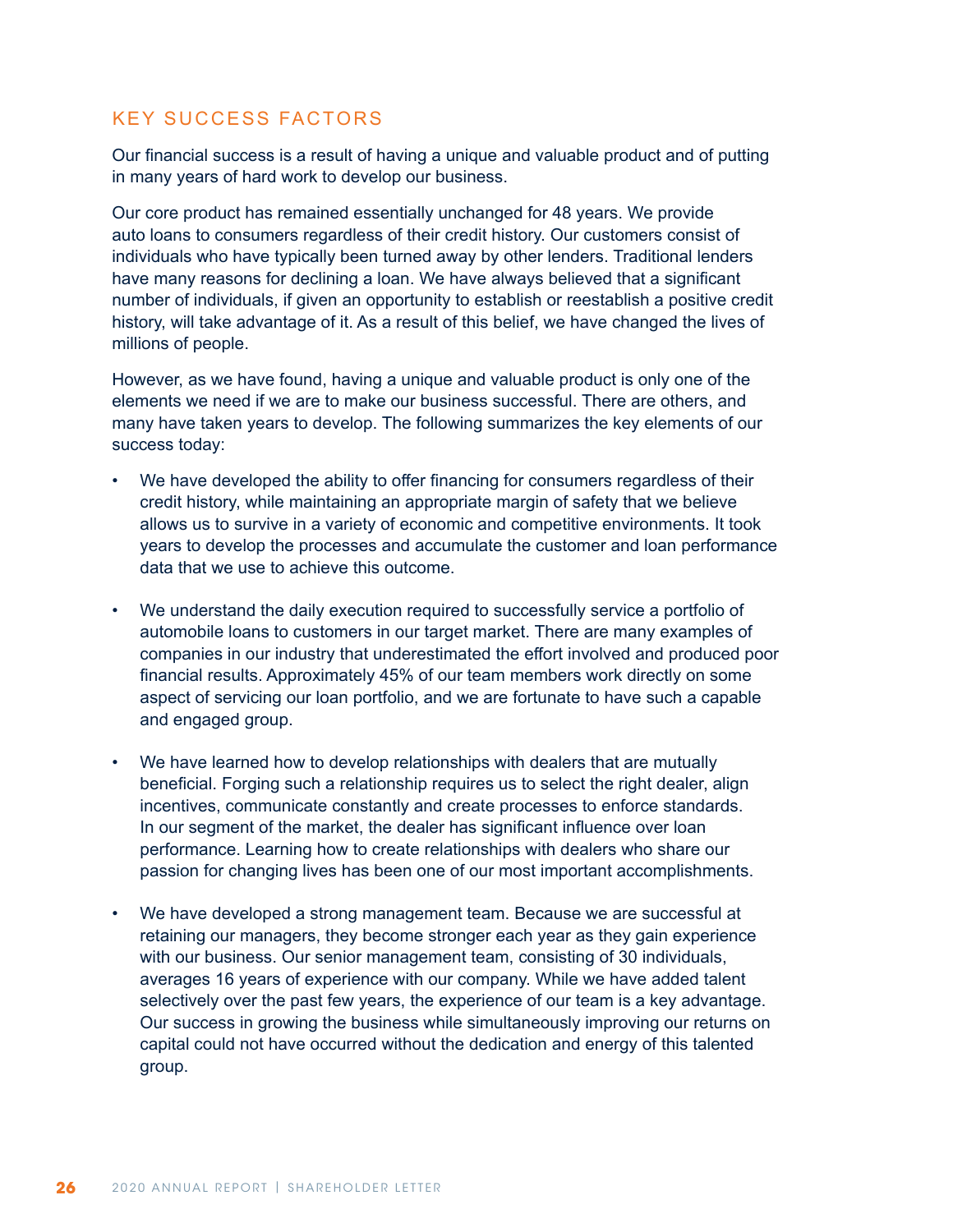- We have strengthened our focus on our core business. At times in our history, we had diluted our focus by pursuing other, non-core opportunities. Today, we offer one product and focus 100% of our energy and capital on perfecting this product and providing it profitably.
- We have developed the ability to execute our loan origination process consistently over time. Consistent execution is difficult, as it requires us to provide excellent service to our dealers while at the same time ensuring the loans we originate meet our standards. We measure both loan compliance and dealer satisfaction to assess our performance, and use these measures to make adjustments when necessary.
- We believe we are well positioned from a capital perspective. As mentioned earlier, we maintain diverse funding sources, have lengthened the term of our debt facilities and maintain substantial unused and available credit lines. We believe our capital structure remains conservative and our lending relationships, which we have developed over a long period of time, remain strong. We believe our lenders were impressed with our performance during the 2007–2009 financial crisis, and their confidence in our company was enhanced as a result.
- We devote a large portion of our time to something we call organizational health. Organizational health is about putting our team members in position to do their best work. For that, we focus consistently on 10 elements of operational effectiveness, including setting clear expectations, managing performance, providing training, maintaining effective incentive compensation plans, establishing the right environment and providing the technology and processes required for operational excellence.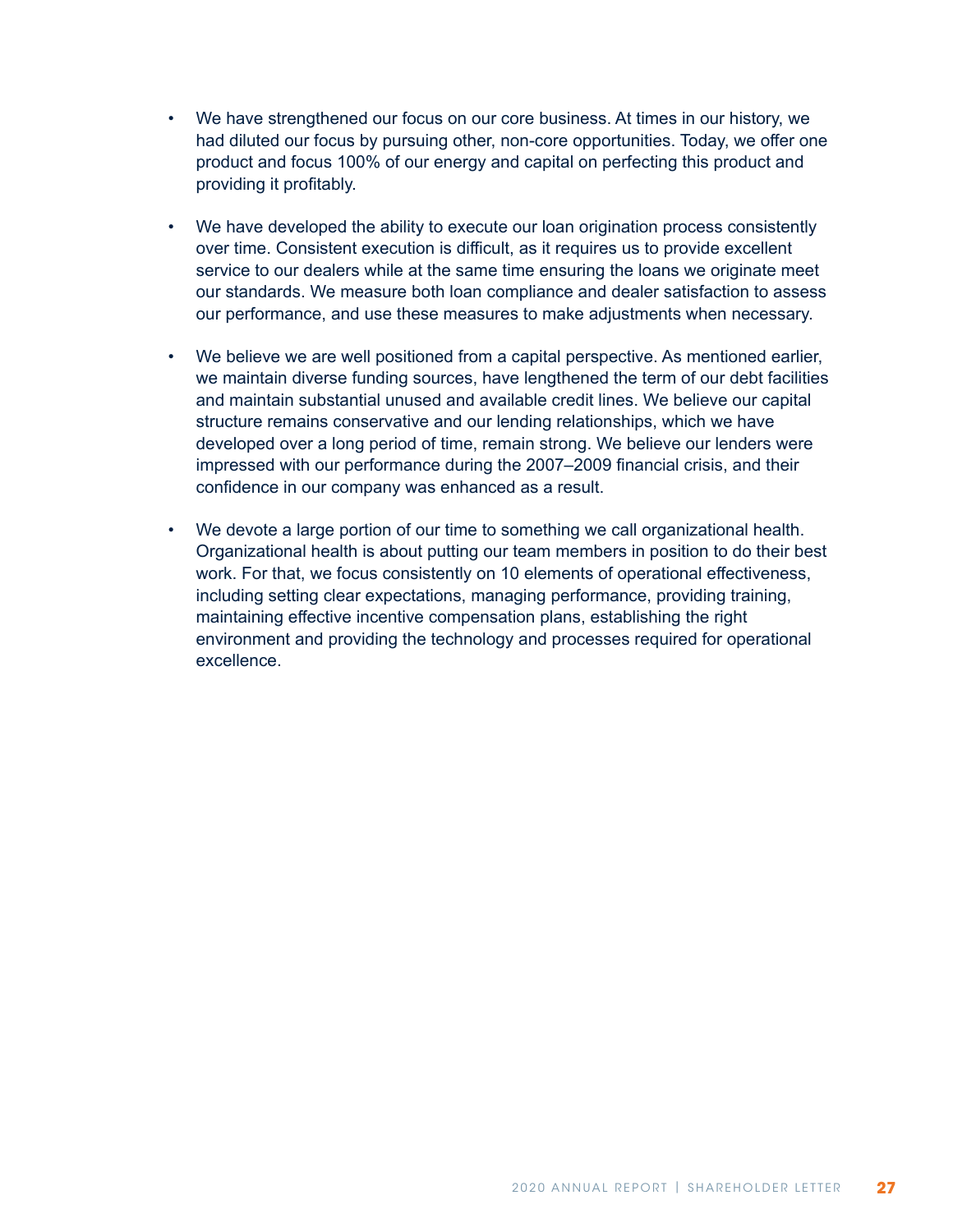### A FINAL NOTE

We have a process where anyone in the Company can send me a message through an internal portal. The messages, referred to as Red Tape Removers, can be anonymous (or not) based on the preference of the sender. Red Tape Removers are an easy way for me to take the pulse of what's happening around the Company. In normal times, a large percentage of Red Tape Removers are, for lack of a better word, complaints. That's fine, and I view it as part of my job to make sure each one is investigated and, when we can, used as a basis for improvement. The early stages of the pandemic were a stressful and chaotic time. Both our team members and our customers were dealing with significant challenges. As the crisis became more difficult, something occurred which I did not expect. The normal steady stream of complaints began to diminish and instead I began to receive a steady stream of positive messages and words of encouragement. As the actual challenges we faced increased, our team members' ability to meet these challenges increased even faster. The Red Tape Removers I received sent a clear message—our team members believed that we were all facing this crisis together. What I will remember most about that difficult period is the feeling of gratitude I had to be surrounded by so many amazing people. We have a strong culture filled with team members who share the same values. I am proud to be a part of this team.

 $BAAOL$ 

Brett A. Roberts Chief Executive Officer April 7, 2021

Certain statements herein are forward-looking statements that are subject to certain risks. Please see "Forward-Looking Statements" on page 41 of our Annual Report on Form 10-K for the year ended December 31, 2020.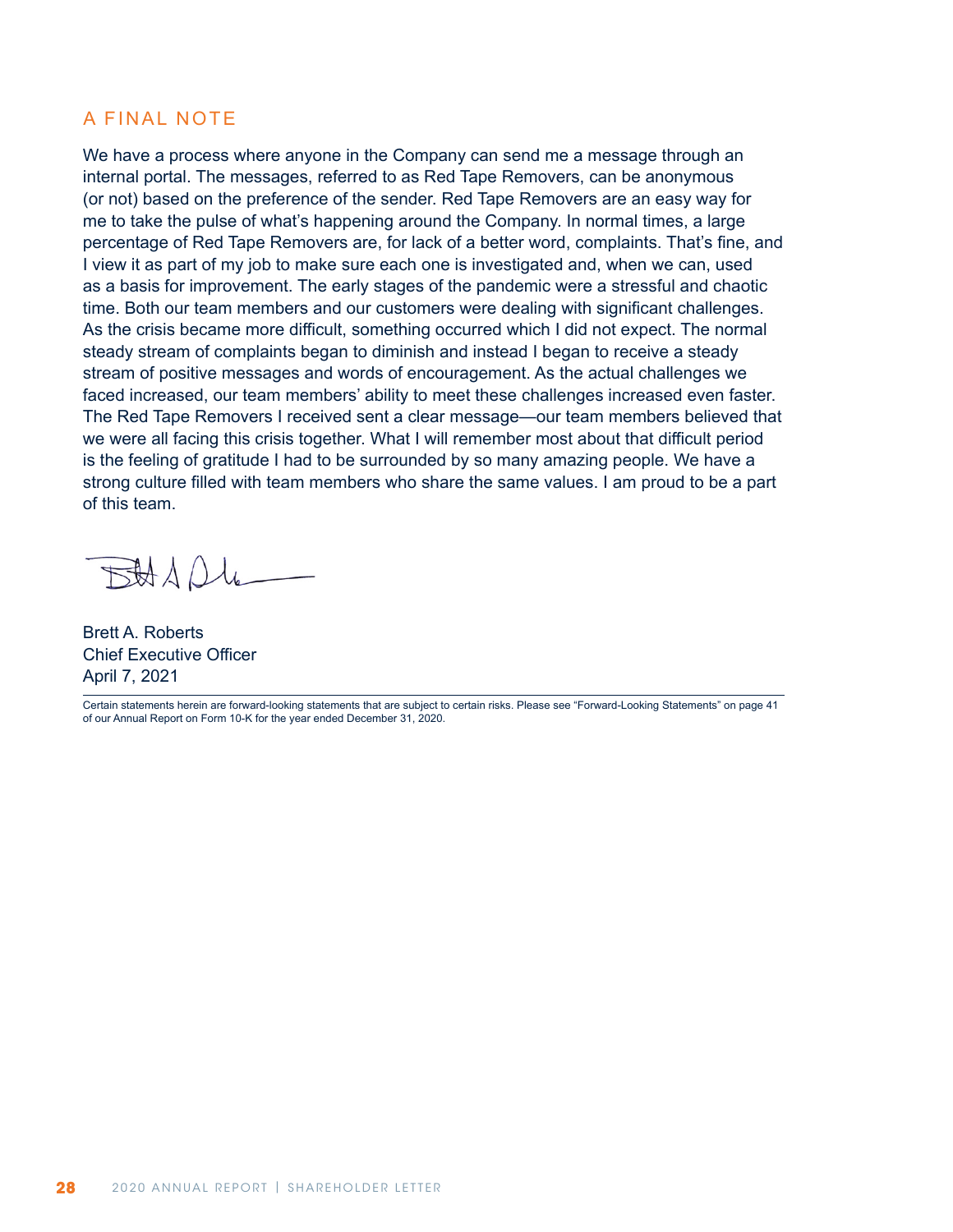# EXHIBIT A

## Reconciliation of GAAP Financial Results to Non-GAAP Measures

| $$$ in<br>millions) | <b>GAAP</b><br>net<br>income |                | Floating<br>yield<br>adjustment | notes | Senior<br>adjustment |                | Income<br>tax<br>adjustment | Other<br>adjustments           | Adjusted<br>net<br>income |               | Imputed<br>cost of<br>equity |                | Economic<br>Profit |
|---------------------|------------------------------|----------------|---------------------------------|-------|----------------------|----------------|-----------------------------|--------------------------------|---------------------------|---------------|------------------------------|----------------|--------------------|
| 2001                | \$<br>24.7                   | \$             | 1.2                             | \$    |                      | \$             | 2.0                         | \$<br>(1.1)                    | \$<br>26.8                | \$            | (30.0)                       | \$             | (3.2)              |
| 2002                | \$<br>29.8                   | \$             | 2.8                             | \$    |                      | \$             | 2.9                         | \$<br>(4.5)                    | \$<br>31.0                | \$            | (35.6)                       | \$             | (4.6)              |
| 2003                | \$<br>24.7                   | \$             | 1.4                             | \$    |                      | \$             | 5.7                         | \$<br>5.6                      | \$<br>37.4                | \$            | (34.5)                       | \$             | 2.9                |
| 2004                | \$<br>57.3                   | \$             | (0.1)                           | \$    |                      | \$             | (1.8)                       | \$<br>(3.2)                    | \$<br>52.2                | \$            | (34.4)                       | \$             | 17.8               |
| 2005                | \$<br>72.6                   | $\mathfrak{s}$ | (2.2)                           | \$    |                      | \$             | 0.1                         | \$<br>(7.3)                    | \$<br>63.2                | \$            | (34.5)                       | $\mathfrak{S}$ | 28.7               |
| 2006                | \$<br>58.6                   | \$             | 0.4                             | \$    |                      | \$             | (1.7)                       | \$<br>4.4                      | \$<br>61.7                | \$            | (29.6)                       | \$             | 32.1               |
| 2007                | \$<br>54.9                   | \$             | 3.6                             | \$    |                      | \$             | (1.2)                       | \$<br>4.4                      | \$<br>61.7                | \$            | (27.2)                       | \$             | 34.5               |
| 2008                | \$<br>67.2                   | \$             | 13.1                            | \$    |                      | \$             | 0.4                         | \$<br>2.1                      | \$<br>82.8                | \$            | (35.8)                       | \$             | 47.0               |
| 2009                | \$<br>146.3                  | \$             | (19.6)                          | \$    |                      | \$             | (1.8)                       | \$<br>0.1                      | \$<br>125.0               | \$            | (45.9)                       | \$             | 79.1               |
| 2010                | \$<br>170.1                  | \$             | 0.5                             | \$    |                      | \$             | (10.4)                      | \$<br>0.3                      | \$<br>160.5               | \$            | (47.8)                       | \$             | 112.7              |
| 2011                | \$<br>188.0                  | \$             | 7.1                             | \$    |                      | \$             | (1.3)                       | \$<br>0.3                      | \$<br>194.1               | \$            | (51.0)                       | \$             | 143.1              |
| 2012                | \$<br>219.7                  | \$             |                                 | \$    |                      | \$             | (3.5)                       | \$<br>$\overline{\phantom{0}}$ | \$<br>216.2               | \$            | (56.6)                       | \$             | 159.6              |
| 2013                | \$<br>253.1                  | \$             | (2.5)                           | \$    |                      | \$             | (2.3)                       | \$<br>$\overline{\phantom{0}}$ | \$<br>248.3               | \$            | (75.1)                       | \$             | 173.2              |
| 2014                | \$<br>266.2                  | \$             | (6.0)                           | \$    | 12.5                 | \$             | (1.0)                       | \$<br>$\overline{\phantom{0}}$ | \$<br>271.7               | \$            | (87.5)                       | \$             | 184.2              |
| 2015                | \$<br>299.7                  | \$             | 12.9                            | \$    | (2.0)                | \$             | (0.8)                       | \$                             | \$<br>309.8               | \$            | (93.2)                       | \$             | 216.6              |
| 2016                | \$<br>332.8                  | \$             | 28.1                            | \$    | (2.1)                | \$             | 1.8                         | \$<br>$\overline{\phantom{0}}$ | \$<br>360.6               | \$            | (113.8)                      | \$             | 246.8              |
| 2017                | \$<br>470.2                  | $\mathfrak{s}$ | 34.1                            | \$    | (2.1)                | $\mathfrak{s}$ | (102.4)                     | \$                             | \$<br>399.8               | $\mathsf{\$}$ | (142.8)                      | \$             | 257.0              |
| 2018                | \$<br>574.0                  | \$             | (24.4)                          | \$    | (2.5)                | \$             | 7.4                         | \$                             | \$<br>554.5               | \$            | (214.1)                      | \$             | 340.4              |
| 2019                | \$<br>656.1                  | \$             | 0.2                             | \$    | (0.8)                | \$             | 2.9                         | \$                             | \$<br>658.4               | \$            | (225.7)                      | \$             | 432.7              |
| 2020                | \$<br>421.0                  | \$             | 259.2                           | \$    | 4.0                  | \$             | 2.1                         | \$                             | \$<br>686.3               | \$            | (215.0)                      | \$             | 471.3              |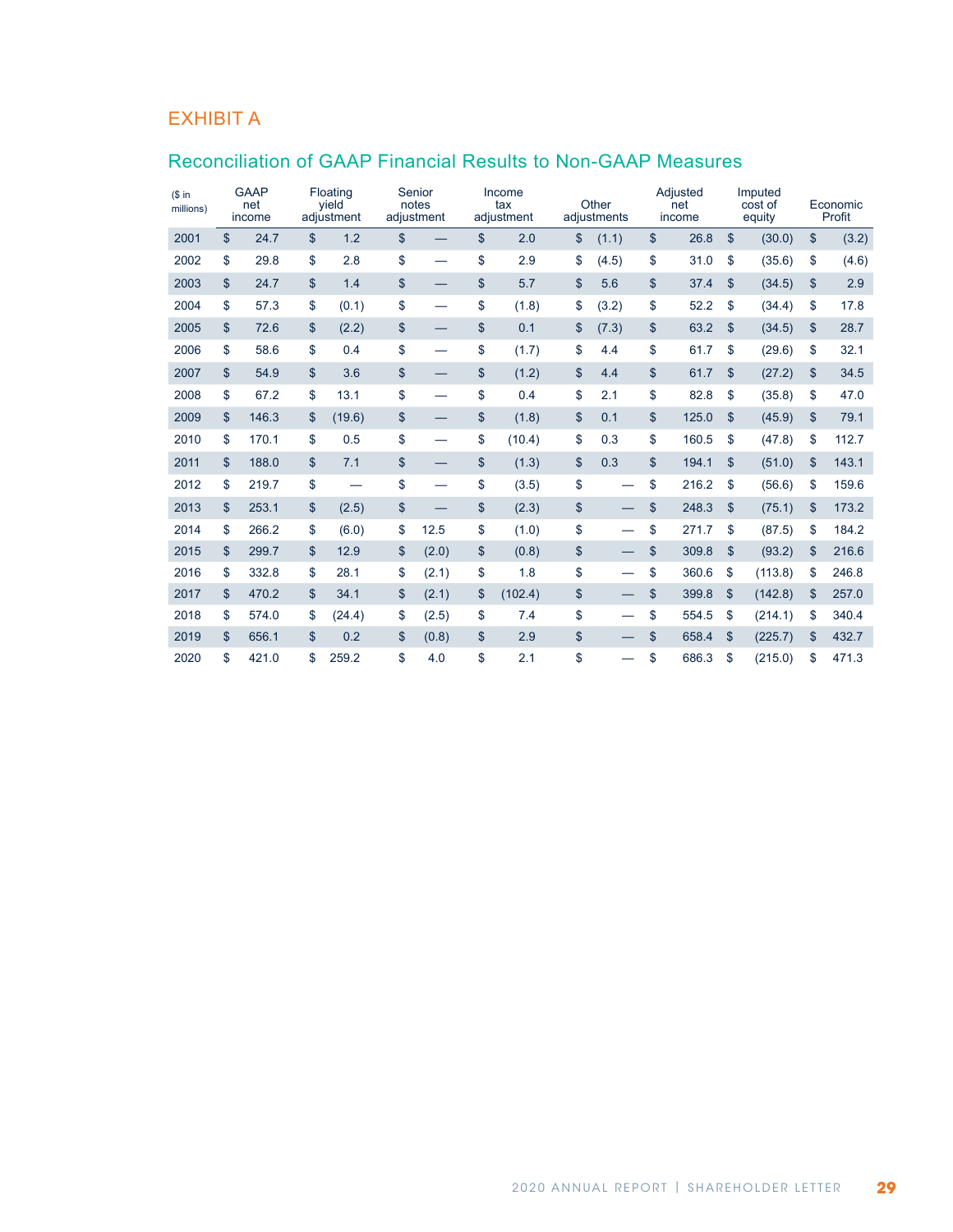|      |                | <b>GAAP</b><br>average capital<br>invested <sup>1</sup> |                | Floating<br>yield<br>adjustment | Senior<br>notes<br>adjustment  | Deferred debt<br>issuance<br>adjustment <sup>2</sup> | Income<br>tax<br>adjustment |               | Other<br>adjustments | Adjusted<br>average capital<br>invested |
|------|----------------|---------------------------------------------------------|----------------|---------------------------------|--------------------------------|------------------------------------------------------|-----------------------------|---------------|----------------------|-----------------------------------------|
| 2001 | \$             | 466.2                                                   | $\mathsf{\$}$  | 3.4                             | \$                             | \$<br>0.6                                            | \$                          | \$            | (0.3)                | \$<br>469.9                             |
| 2002 | \$             | 457.1                                                   | \$             | 5.8                             | \$                             | \$<br>0.5                                            | \$                          | \$            | (1.4)                | \$<br>462.0                             |
| 2003 | \$             | 430.3                                                   | $\mathbf{\$}$  | 7.9                             | \$                             | \$<br>1.7                                            | \$                          | \$            | (2.4)                | \$<br>437.5                             |
| 2004 | \$             | 476.5                                                   | \$             | 8.7                             | \$                             | \$<br>1.8                                            | \$                          | \$            | (3.3)                | \$<br>483.7                             |
| 2005 | \$             | 519.4                                                   | $\mathsf{\$}$  | 7.5                             | \$                             | \$<br>1.0                                            | \$                          | \$            | (4.5)                | \$<br>523.4                             |
| 2006 | \$             | 548.0                                                   | \$             | 5.5                             | \$                             | \$<br>2.0                                            | \$                          | \$            | (7.0)                | \$<br>548.5                             |
| 2007 | \$             | 706.1                                                   | \$             | 8.2                             | \$                             | \$<br>1.7                                            | \$                          | \$            | (5.9)                | \$<br>710.1                             |
| 2008 | \$             | 960.7                                                   | \$             | 13.8                            | \$<br>$\overline{\phantom{0}}$ | \$<br>2.9                                            | \$                          | \$            | (2.4)                | \$<br>975.0                             |
| 2009 | \$             | 983.6                                                   | \$             | 13.2                            | \$                             | \$<br>2.9                                            | \$                          | \$            | (1.0)                | \$<br>998.7                             |
| 2010 | \$             | 1,057.3                                                 | \$             | 5.2                             | \$<br>$\overline{\phantom{0}}$ | \$<br>12.2                                           | \$                          | \$            | (0.5)                | \$<br>1,074.2                           |
| 2011 | \$             | 1,346.0                                                 | $$\mathbb{S}$$ | 9.4                             | \$                             | \$<br>16.0                                           | \$                          | \$            | (0.3)                | \$<br>1,371.1                           |
| 2012 | \$             | 1,715.3                                                 | \$             | 11.1                            | \$<br>$\overline{\phantom{0}}$ | \$<br>16.4                                           | \$                          | \$            |                      | \$<br>1,742.8                           |
| 2013 | \$             | 2,024.5                                                 | $\mathsf{\$}$  | 9.9                             | \$                             | \$<br>14.8                                           | \$                          | \$            |                      | \$<br>2,049.2                           |
| 2014 | \$             | 2,324.8                                                 | \$             | 6.7                             | \$<br>(7.0)                    | \$<br>13.6                                           | \$                          | \$            |                      | \$<br>2,338.1                           |
| 2015 | \$             | 2,792.8                                                 | $\mathsf{\$}$  | 7.0                             | \$<br>14.7                     | \$<br>17.4                                           | \$                          | $\mathsf{\$}$ |                      | \$<br>2,831.9                           |
| 2016 | \$             | 3,513.1                                                 | \$             | 29.6                            | \$<br>12.7                     | \$<br>16.6                                           | \$                          | \$            |                      | \$<br>3,572.0                           |
| 2017 | $\mathfrak{s}$ | 4.200.2                                                 | $\mathbf{\$}$  | 51.6                            | \$<br>10.6                     | \$<br>18.1                                           | \$<br>(4.1)                 | \$            |                      | \$<br>4,276.4                           |
| 2018 | \$             | 5,425.8                                                 | \$             | 80.8                            | \$<br>9.7                      | \$<br>22.4                                           | \$<br>(117.8)               | \$            |                      | \$<br>5,420.9                           |
| 2019 | \$             | 6,399.2                                                 | \$             | 66.2                            | \$<br>0.6                      | \$<br>24.7                                           | \$<br>(118.5)               | \$            |                      | \$<br>6,372.2                           |
| 2020 | \$             | 6.874.7                                                 | \$             | 287.6                           | \$<br>5.5                      | \$<br>26.7                                           | \$<br>(118.5)               | \$            |                      | \$<br>7,076.0                           |

A Average capital invested is defined as average debt plus average shareholders' equity.<br>The deferred debt issuance adjustment reverses the impact of the reclassification of deferred debt issuance costs from other assets t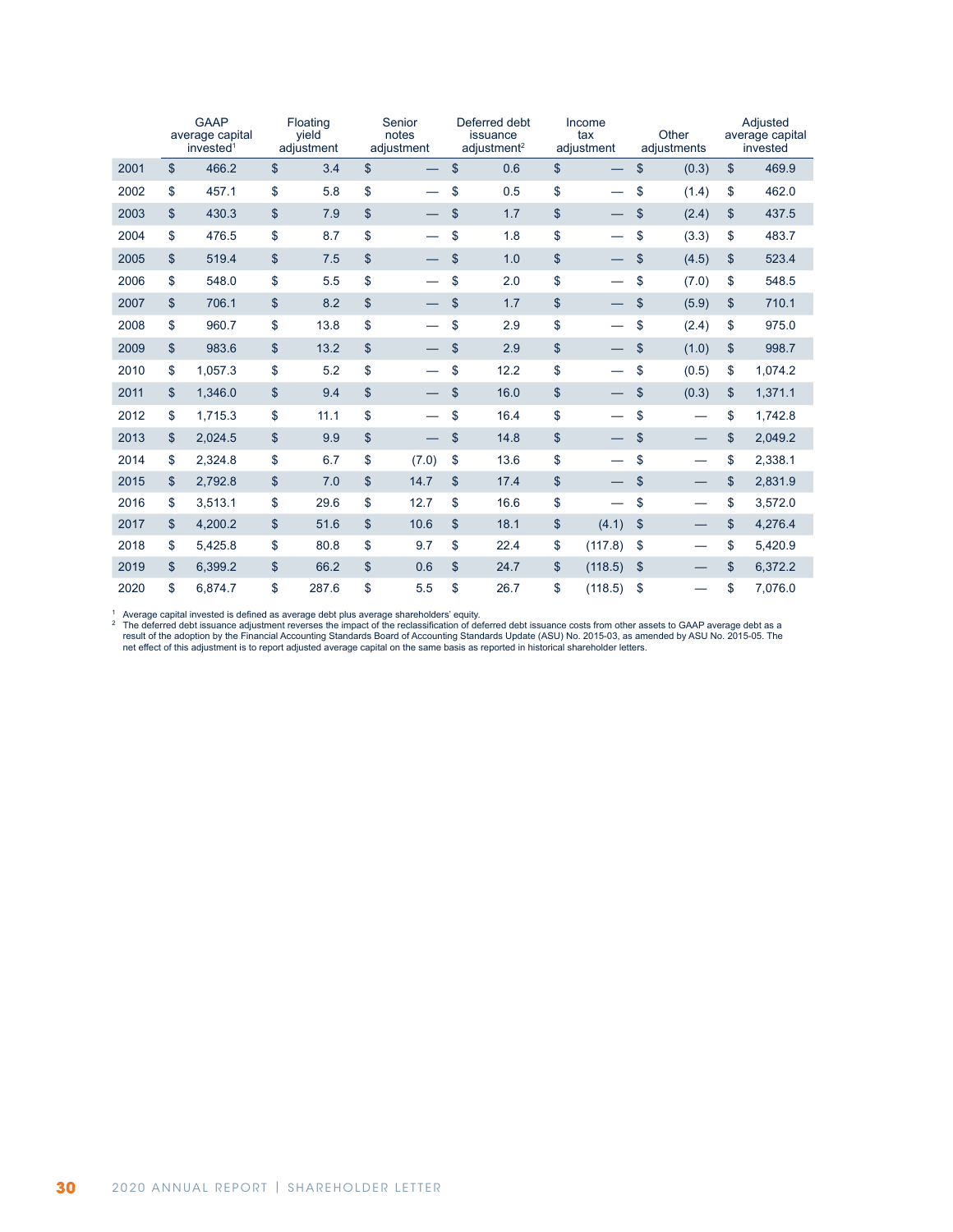|      | <b>GAAP</b><br>return<br>on capital <sup>1</sup> | Floating<br>vield<br>adjustment | Senior<br>notes<br>adjustment | Deferred debt<br>issuance<br>adjustment <sup>2</sup> | Income<br>tax<br>adjustment | Other<br>adjustments | Adjusted<br>return<br>on capital |
|------|--------------------------------------------------|---------------------------------|-------------------------------|------------------------------------------------------|-----------------------------|----------------------|----------------------------------|
| 2001 | 7.3%                                             | 0.2%                            | 0.0%                          | 0.0%                                                 | 0.4%                        | $-0.2%$              | 7.7%                             |
| 2002 | 7.7%                                             | 0.5%                            | 0.0%                          | 0.0%                                                 | 0.6%                        | $-0.9%$              | 7.9%                             |
| 2003 | 6.9%                                             | 0.2%                            | 0.0%                          | 0.0%                                                 | 1.3%                        | 1.3%                 | 9.7%                             |
| 2004 | 13.5%                                            | $-0.3%$                         | 0.0%                          | 0.0%                                                 | $-0.3%$                     | $-0.6%$              | 12.3%                            |
| 2005 | 15.6%                                            | $-0.6%$                         | 0.0%                          | 0.0%                                                 | 0.0%                        | $-1.3%$              | 13.7%                            |
| 2006 | 13.3%                                            | $-0.1%$                         | 0.0%                          | 0.0%                                                 | $-0.3%$                     | 1.0%                 | 13.9%                            |
| 2007 | 11.0%                                            | 0.4%                            | 0.0%                          | 0.0%                                                 | $-0.2%$                     | 0.7%                 | 11.9%                            |
| 2008 | 9.8%                                             | 1.2%                            | 0.0%                          | 0.0%                                                 | 0.0%                        | 0.3%                 | 11.3%                            |
| 2009 | 17.0%                                            | $-2.2%$                         | 0.0%                          | 0.0%                                                 | $-0.2%$                     | 0.0%                 | 14.6%                            |
| 2010 | 18.9%                                            | 0.0%                            | 0.0%                          | $-0.2%$                                              | $-1.0%$                     | 0.0%                 | 17.7%                            |
| 2011 | 16.7%                                            | 0.4%                            | 0.0%                          | $-0.2%$                                              | $-0.1%$                     | 0.0%                 | 16.8%                            |
| 2012 | 15.1%                                            | $-0.1%$                         | 0.0%                          | $-0.1%$                                              | $-0.2%$                     | 0.0%                 | 14.7%                            |
| 2013 | 14.5%                                            | $-0.2%$                         | 0.0%                          | $-0.1%$                                              | $-0.1%$                     | 0.0%                 | 14.1%                            |
| 2014 | 13.1%                                            | $-0.3%$                         | 0.5%                          | $-0.1%$                                              | 0.0%                        | 0.0%                 | 13.2%                            |
| 2015 | 12.5%                                            | 0.4%                            | $-0.1%$                       | $-0.1%$                                              | 0.0%                        | 0.0%                 | 12.7%                            |
| 2016 | 11.3%                                            | 0.7%                            | $-0.1%$                       | 0.0%                                                 | 0.0%                        | 0.0%                 | 11.9%                            |
| 2017 | 13.0%                                            | 0.7%                            | $-0.1%$                       | $-0.1%$                                              | $-2.3%$                     | 0.0%                 | 11.2%                            |
| 2018 | 12.8%                                            | $-0.6%$                         | $-0.1%$                       | 0.0%                                                 | 0.4%                        | 0.0%                 | 12.5%                            |
| 2019 | 12.6%                                            | $-0.1%$                         | 0.0%                          | 0.0%                                                 | 0.2%                        | 0.0%                 | 12.7%                            |
| 2020 | 8.3%                                             | 3.3%                            | 0.0%                          | 0.0%                                                 | 0.2%                        | 0.0%                 | 11.8%                            |

<sup>1</sup> Return on capital is defined as net income plus after-tax interest expense divided by average capital.<br><sup>2</sup> The deferred debt issuance adjustment reverses the impact of the reclassification of deferred oebt from other